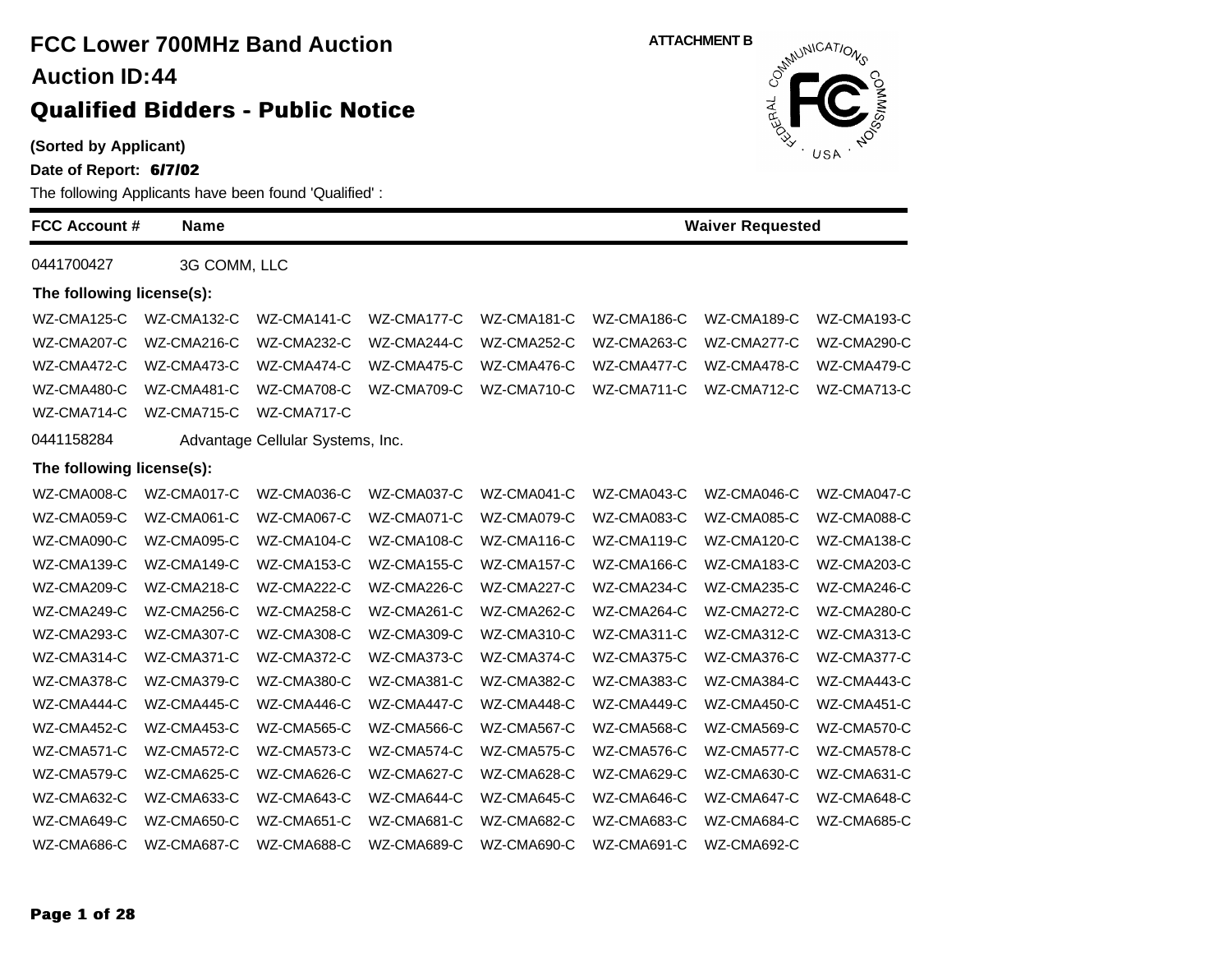| <b>FCC Lower 700MHz Band Auction</b><br><b>Auction ID:44</b><br><b>Qualified Bidders - Public Notice</b> |             |                                                    |             |             |             | <b>ATTACHMENT B</b><br>OERAL | OSMUNICATIONS |
|----------------------------------------------------------------------------------------------------------|-------------|----------------------------------------------------|-------------|-------------|-------------|------------------------------|---------------|
| (Sorted by Applicant)<br>Date of Report: 6/7/02<br>The following Applicants have been found 'Qualified': |             |                                                    |             |             |             |                              | USA           |
| <b>FCC Account #</b>                                                                                     | <b>Name</b> |                                                    |             |             |             | <b>Waiver Requested</b>      |               |
| 0441127156                                                                                               |             | AGRI-VALLEY COMMUNICATIONS, INC.                   |             |             |             |                              |               |
| The following license(s):                                                                                |             |                                                    |             |             |             |                              |               |
| WZ-CMA475-C WZ-CMA477-C WZ-CMA481-C                                                                      |             |                                                    |             |             |             |                              |               |
| 0441039478                                                                                               |             | Allcom Communications, Inc.                        |             |             |             |                              |               |
| The following license(s):                                                                                |             |                                                    |             |             |             |                              |               |
| WZ-CMA182-C                                                                                              |             |                                                    |             |             |             |                              |               |
| 0441050104                                                                                               |             | Aloha Partners, L.P.                               |             |             |             |                              |               |
| The following license(s):                                                                                |             |                                                    |             |             |             |                              |               |
| ALL CMA                                                                                                  |             |                                                    |             |             |             |                              |               |
| <b>ALL EAG</b>                                                                                           |             |                                                    |             |             |             |                              |               |
| 0441736114                                                                                               |             | Alpine Communications, L.C.                        |             |             |             |                              |               |
| The following license(s):                                                                                |             |                                                    |             |             |             |                              |               |
| WZ-CMA423-C                                                                                              |             |                                                    |             |             |             |                              |               |
| 0441024454                                                                                               |             | Arapahoe Telephone Company d/b/a ATC Communication |             |             |             |                              |               |
| The following license(s):                                                                                |             |                                                    |             |             |             |                              |               |
| WZ-CMA538-C WZ-CMA540-C                                                                                  |             |                                                    |             |             |             |                              |               |
| 0442045388                                                                                               |             | Arctic Slope Telecommunications and Cellular, Inc. |             |             |             |                              |               |
| The following license(s):                                                                                |             |                                                    |             |             |             |                              |               |
| WZ-CMA002-C                                                                                              | WZ-CMA007-C | WZ-CMA018-C                                        | WZ-CMA020-C | WZ-CMA027-C | WZ-CMA030-C | WZ-CMA035-C                  | WZ-CMA073-C   |
| WZ-CMA074-C                                                                                              | WZ-CMA082-C | WZ-CMA097-C                                        | WZ-CMA107-C | WZ-CMA109-C | WZ-CMA111-C | WZ-CMA123-C                  | WZ-CMA124-C   |
| WZ-CMA126-C                                                                                              | WZ-CMA135-C | WZ-CMA142-C                                        | WZ-CMA148-C | WZ-CMA150-C | WZ-CMA175-C | WZ-CMA187-C                  | WZ-CMA191-C   |
| WZ-CMA212-C                                                                                              | WZ-CMA214-C | WZ-CMA215-C                                        | WZ-CMA229-C | WZ-CMA242-C | WZ-CMA254-C | WZ-CMA270-C                  | WZ-CMA274-C   |
| WZ-CMA315-C                                                                                              | WZ-CMA316-C | WZ-CMA317-C                                        | WZ-CMA336-C | WZ-CMA337-C | WZ-CMA338-C | WZ-CMA339-C                  | WZ-CMA340-C   |
| WZ-CMA341-C                                                                                              | WZ-CMA342-C | WZ-CMA343-C                                        | WZ-CMA344-C | WZ-CMA345-C | WZ-CMA346-C | WZ-CMA347-C                  | WZ-CMA385-C   |

### **Page 2 of 28**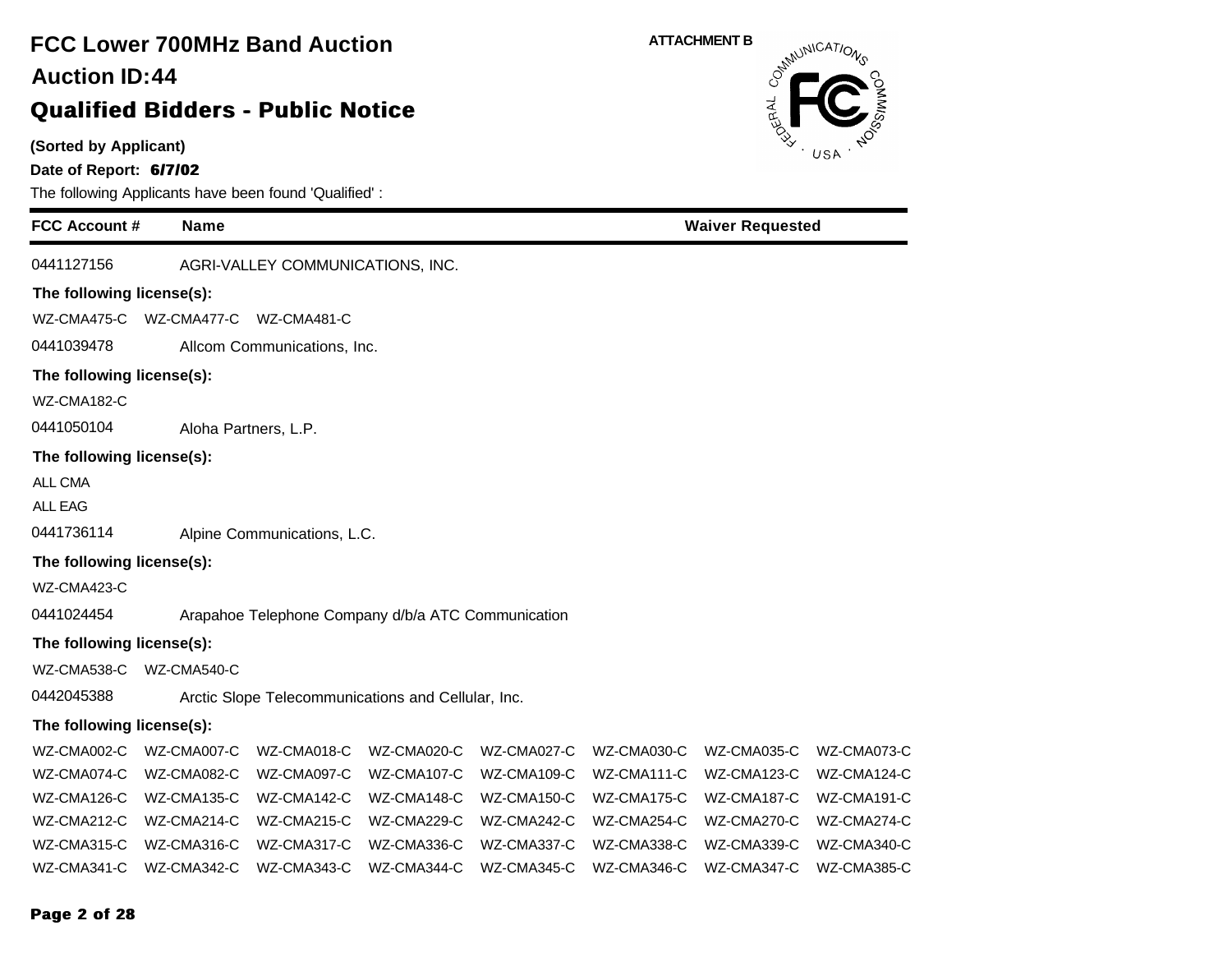**(Sorted by Applicant)**

**Date of Report: 6/7/02**

| <b>FCC Account #</b>      | <b>Name</b> |                                                    |             |                         |             | <b>Waiver Requested</b> |             |
|---------------------------|-------------|----------------------------------------------------|-------------|-------------------------|-------------|-------------------------|-------------|
| 0442045388                |             | Arctic Slope Telecommunications and Cellular, Inc. |             |                         |             |                         |             |
| The following license(s): |             |                                                    |             |                         |             |                         |             |
| WZ-CMA387-C               | WZ-CMA606-C | WZ-CMA607-C                                        | WZ-CMA608-C | WZ-CMA609-C             | WZ-CMA610-C | WZ-CMA611-C             | WZ-CMA693-C |
| WZ-CMA694-C               | WZ-CMA695-C | WZ-CMA696-C                                        | WZ-CMA697-C | WZ-CMA698-C             | WZ-CMA699-C | WZ-CMA700-C             |             |
| 0441612581                |             | Banks Broadcasting, Inc.                           |             |                         |             |                         |             |
| The following license(s): |             |                                                    |             |                         |             |                         |             |
| WZ-CMA031-C               | WZ-CMA034-C | WZ-CMA036-C                                        | WZ-CMA080-C | WZ-CMA089-C             | WZ-CMA190-C | WZ-CMA231-C             | WZ-CMA327-C |
| WZ-CMA328-C               | WZ-CMA388-C | WZ-CMA389-C                                        | WZ-CMA390-C | WZ-CMA391-C             | WZ-CMA392-C | WZ-CMA393-C             | WZ-CMA428-C |
| WZ-CMA429-C               | WZ-CMA430-C | WZ-CMA433-C                                        | WZ-CMA434-C | WZ-CMA435-C             | WZ-CMA436-C | WZ-CMA437-C             | WZ-CMA438-C |
| WZ-CMA439-C               | WZ-CMA440-C | WZ-CMA441-C                                        | WZ-CMA442-C | WZ-CMA454-C             | WZ-CMA455-C | WZ-CMA456-C             | WZ-CMA457-C |
| WZ-CMA458-C               | WZ-CMA459-C | WZ-CMA460-C                                        | WZ-CMA461-C | WZ-CMA462-C             | WZ-CMA493-C | WZ-CMA494-C             | WZ-CMA495-C |
| WZ-CMA496-C               | WZ-CMA590-C | WZ-CMA591-C                                        | WZ-CMA592-C | WZ-CMA594-C             | WZ-CMA643-C | WZ-CMA644-C             | WZ-CMA645-C |
| WZ-CMA646-C               | WZ-CMA647-C | WZ-CMA648-C                                        | WZ-CMA649-C | WZ-CMA650-C             | WZ-CMA651-C |                         |             |
| 0441838476                |             | <b>BEK Communications Cooperative</b>              |             |                         |             |                         |             |
| The following license(s): |             |                                                    |             |                         |             |                         |             |
| ALL CMA                   |             |                                                    |             |                         |             |                         |             |
| 0441715103                |             | Beulahland Communications, Inc.                    |             |                         |             |                         |             |
| The following license(s): |             |                                                    |             |                         |             |                         |             |
| WZ-CMA117-C               | WZ-CMA241-C | WZ-CMA351-C                                        |             | WZ-CMA352-C WZ-CMA354-C | WZ-CMA355-C | WZ-CMA356-C             |             |
| 0441140399                |             | <b>BLANCA TELEPHONE COMPANY</b>                    |             |                         |             |                         |             |
| The following license(s): |             |                                                    |             |                         |             |                         |             |
|                           |             |                                                    |             |                         |             |                         |             |
| WZ-CMA354-C WZ-CMA356-C   |             |                                                    |             |                         |             |                         |             |

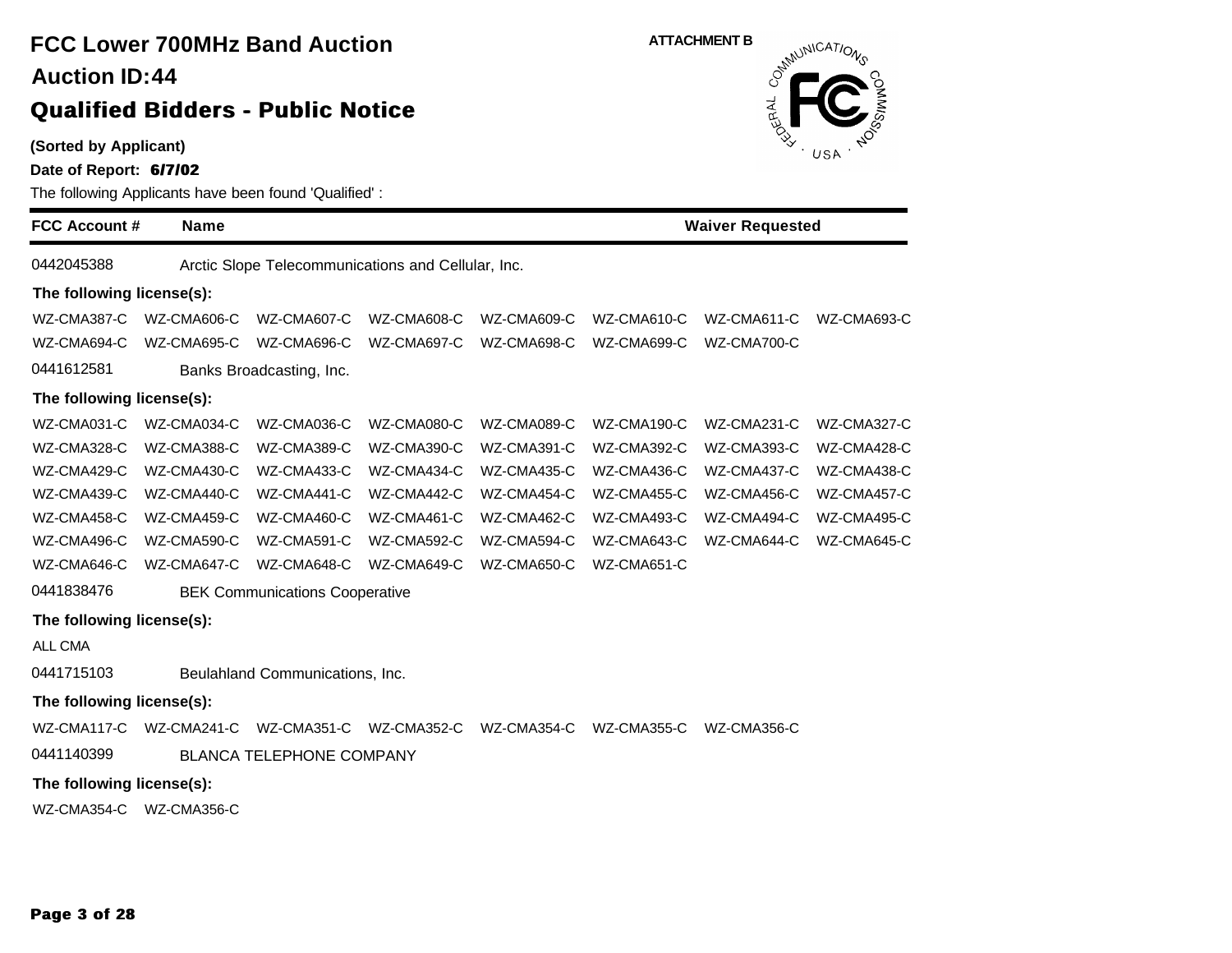### **(Sorted by Applicant) Date of Report: 6/7/02** The following Applicants have been found 'Qualified' : **FCC Account # Name FCC Lower 700MHz Band Auction Qualified Bidders - Public Notice 44 Auction ID: ATTACHMENT B**<br>  $\delta^{mN}$ **Waiver Requested** 0441702326 Blue Valley Tele-Communications, Inc. **The following license(s):** WZ-CMA430-C WZ-CMA431-C WZ-CMA432-C WZ-CMA542-C 0441815353 Bluegrass Cellular, Inc. **The following license(s):** ALL CMA 0441118495 BPS Telephone Company **The following license(s):** WZ-CMA522-C 0441615441 C&W Enterprises, Inc. **The following license(s):** WZ-CMA294-C 0441714552 Cable & Communications Corporation **\* The following license(s):** WZ-CMA268-C WZ-CMA525-C WZ-CMA526-C WZ-CMA529-C WZ-CMA531-C WZ-CMA532-C WZ-CMA583-C WZ-CMA634-C WZ-CMA718-C 0441123127 Cameron Communications Corporation **The following license(s):** WZ-CMA101-C WZ-CMA170-C WZ-CMA197-C WZ-CMA205-C WZ-CMA456-C WZ-CMA458-C 0441728568 Capitol Broadcasting Company, Inc. **The following license(s):** ALL CMA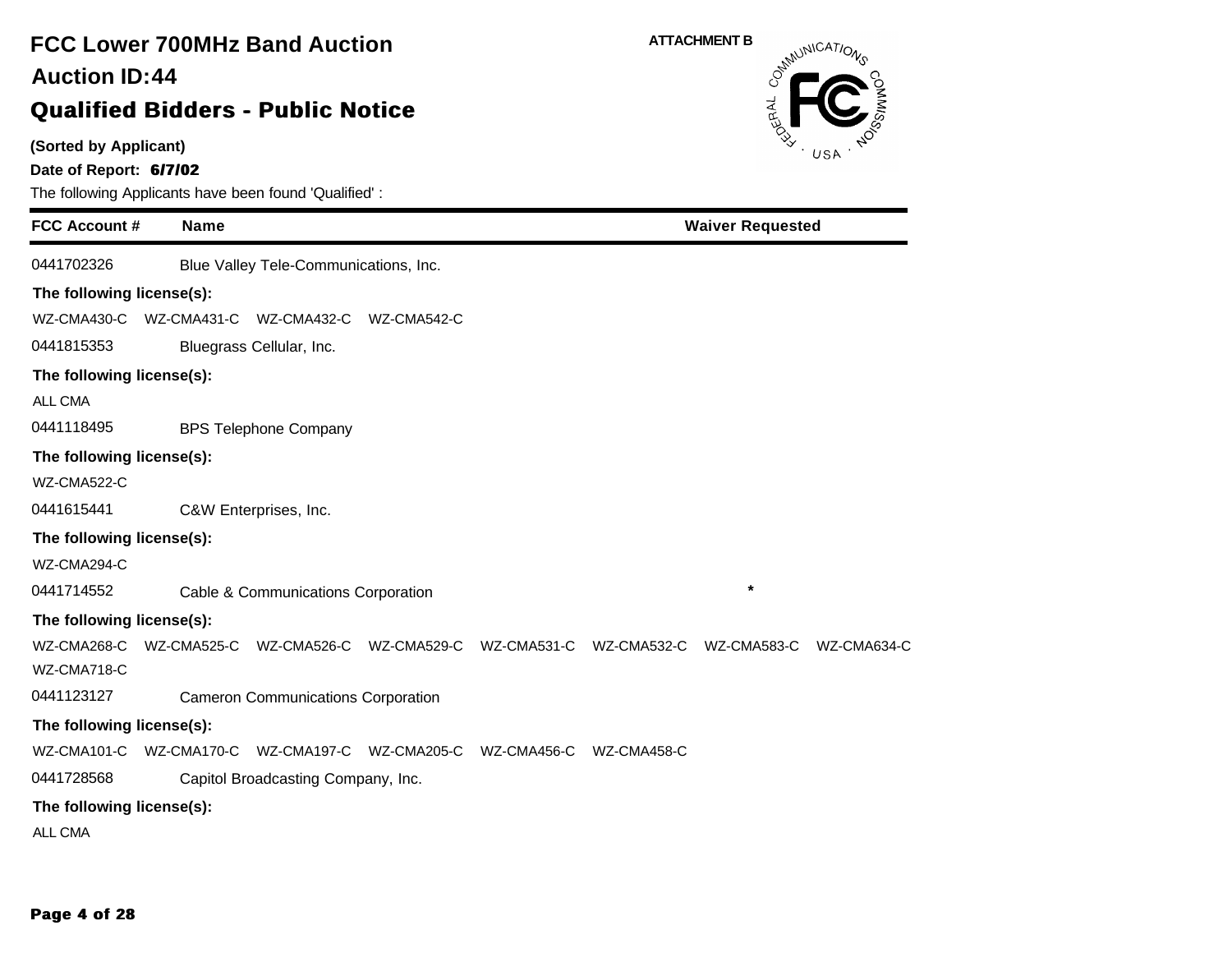### **(Sorted by Applicant) Date of Report: 6/7/02** The following Applicants have been found 'Qualified' : **FCC Account # Name FCC Lower 700MHz Band Auction Qualified Bidders - Public Notice 44 Auction ID: ATTACHMENT B**<br>  $\delta^{m}$ **Waiver Requested** 0441717313 Cavalier Group, LLC **The following license(s):** ALL CMA ALL EAG 0441913134 CENTRAL WISCONSIN COMMUNICATIONS, INC. **The following license(s):** WZ-CMA263-C WZ-CMA714-C 0441251141 Chariton Valley Communication Corporation, Inc. **The following license(s):** WZ-CMA278-C WZ-CMA506-C WZ-CMA508-C WZ-CMA509-C WZ-CMA510-C WZ-CMA511-C WZ-CMA512-C WZ-CMA513-C WZ-CMA514-C WZ-CMA515-C 0442207347 Chase 3000, Inc. **The following license(s):** WZ-CMA319-C WZ-CMA320-C WZ-CMA348-C WZ-CMA349-C WZ-CMA350-C WZ-CMA351-C WZ-CMA352-C WZ-CMA353-C WZ-CMA354-C WZ-CMA355-C WZ-CMA356-C WZ-CMA428-C WZ-CMA429-C WZ-CMA430-C WZ-CMA533-C WZ-CMA534-C WZ-CMA535-C WZ-CMA536-C WZ-CMA537-C WZ-CMA538-C WZ-CMA539-C WZ-CMA540-C WZ-CMA541-C WZ-CMA542-C 0440741243 CHEQUAMEGON TELEPHONE COOPERATIVE, INC. **The following license(s):** WZ-CMA141-C WZ-CMA709-C 0440828085 Citizens Telephone Cooperative **The following license(s):** WZ-CMA043-C WZ-CMA047-C WZ-CMA059-C WZ-CMA061-C WZ-CMA071-C WZ-CMA079-C WZ-CMA085-C WZ-CMA104-C WZ-CMA140-C WZ-CMA149-C WZ-CMA157-C WZ-CMA166-C WZ-CMA178-C WZ-CMA183-C WZ-CMA199-C WZ-CMA200-C WZ-CMA203-C WZ-CMA218-C WZ-CMA235-C WZ-CMA256-C WZ-CMA258-C WZ-CMA262-C WZ-CMA269-C WZ-CMA280-C

### **Page 5 of 28**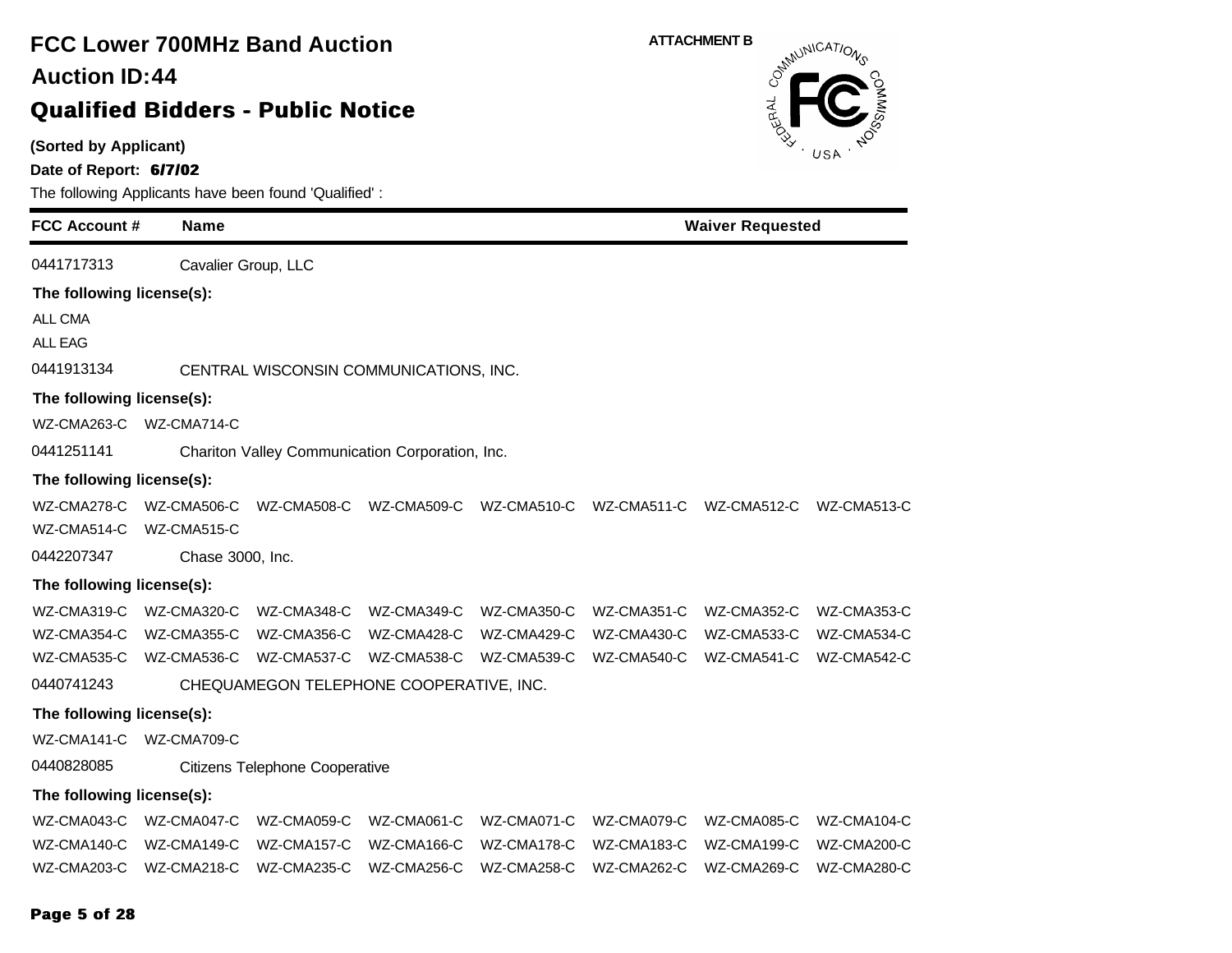| <b>Auction ID:44</b>                            |             | <b>FCC Lower 700MHz Band Auction</b>                  |             |                    | <b>ATTACHMENT B</b><br>Outwilling CATIONS |                         |             |  |  |
|-------------------------------------------------|-------------|-------------------------------------------------------|-------------|--------------------|-------------------------------------------|-------------------------|-------------|--|--|
|                                                 |             | <b>Qualified Bidders - Public Notice</b>              |             |                    |                                           |                         |             |  |  |
| (Sorted by Applicant)<br>Date of Report: 6/7/02 |             | The following Applicants have been found 'Qualified': |             |                    |                                           |                         | USA         |  |  |
| <b>FCC Account #</b>                            | <b>Name</b> |                                                       |             |                    |                                           | <b>Waiver Requested</b> |             |  |  |
| 0440828085                                      |             | Citizens Telephone Cooperative                        |             |                    |                                           |                         |             |  |  |
| The following license(s):                       |             |                                                       |             |                    |                                           |                         |             |  |  |
| WZ-CMA565-C                                     | WZ-CMA566-C | WZ-CMA567-C                                           | WZ-CMA568-C | WZ-CMA569-C        | WZ-CMA570-C                               | WZ-CMA571-C             | WZ-CMA572-C |  |  |
| WZ-CMA573-C                                     | WZ-CMA574-C | WZ-CMA575-C                                           | WZ-CMA576-C | WZ-CMA577-C        | WZ-CMA578-C                               | WZ-CMA579-C             | WZ-CMA646-C |  |  |
| WZ-CMA681-C                                     | WZ-CMA682-C | WZ-CMA683-C                                           | WZ-CMA684-C | WZ-CMA685-C        | WZ-CMA686-C                               | WZ-CMA687-C             | WZ-CMA688-C |  |  |
| WZ-CMA689-C                                     | WZ-CMA690-C | WZ-CMA691-C                                           | WZ-CMA692-C | <b>WZ-CMA701-C</b> | WZ-CMA702-C                               | WZ-CMA703-C             | WZ-CMA704-C |  |  |
| WZ-CMA705-C                                     | WZ-CMA706-C | <b>WZ-CMA707-C</b>                                    |             |                    |                                           |                         |             |  |  |
| 0441242328                                      |             | City of Ketchikan dba Ketchikan Public Utilities      |             |                    |                                           |                         |             |  |  |
| The following license(s):                       |             |                                                       |             |                    |                                           |                         |             |  |  |
| WZ-CMA317-C                                     |             |                                                       |             |                    |                                           |                         |             |  |  |
| 0441421578                                      |             | ComSouth Tellular, Inc.                               |             |                    |                                           |                         |             |  |  |
| The following license(s):                       |             |                                                       |             |                    |                                           |                         |             |  |  |
| WZ-CMA138-C                                     | WZ-CMA380-C |                                                       |             |                    |                                           |                         |             |  |  |
| 0441126332                                      |             | Corr Wireless Communications, LLC                     |             |                    |                                           | $\star$                 |             |  |  |
| The following license(s):                       |             |                                                       |             |                    |                                           |                         |             |  |  |
| WZ-CMA001-C                                     | WZ-CMA002-C | WZ-CMA003-C                                           | WZ-CMA004-C | WZ-CMA005-C        | WZ-CMA006-C                               | WZ-CMA007-C             | WZ-CMA008-C |  |  |
| WZ-CMA009-C                                     | WZ-CMA010-C | WZ-CMA011-C                                           | WZ-CMA012-C | WZ-CMA013-C        | WZ-CMA014-C                               | WZ-CMA015-C             | WZ-CMA016-C |  |  |
| WZ-CMA017-C                                     | WZ-CMA018-C | WZ-CMA019-C                                           | WZ-CMA020-C | WZ-CMA021-C        | WZ-CMA022-C                               | WZ-CMA023-C             | WZ-CMA024-C |  |  |
| WZ-CMA025-C                                     | WZ-CMA026-C | WZ-CMA027-C                                           | WZ-CMA028-C | WZ-CMA029-C        | WZ-CMA030-C                               | WZ-CMA031-C             | WZ-CMA032-C |  |  |
| WZ-CMA033-C                                     | WZ-CMA034-C | WZ-CMA035-C                                           | WZ-CMA036-C | WZ-CMA037-C        | WZ-CMA038-C                               | WZ-CMA039-C             | WZ-CMA040-C |  |  |
| WZ-CMA041-C                                     | WZ-CMA042-C | WZ-CMA043-C                                           | WZ-CMA044-C | WZ-CMA045-C        | WZ-CMA046-C                               | WZ-CMA047-C             | WZ-CMA048-C |  |  |
| WZ-CMA049-C                                     | WZ-CMA050-C | WZ-CMA051-C                                           | WZ-CMA052-C | WZ-CMA053-C        | WZ-CMA054-C                               | WZ-CMA055-C             | WZ-CMA056-C |  |  |
| WZ-CMA057-C                                     | WZ-CMA058-C | WZ-CMA059-C                                           | WZ-CMA060-C | WZ-CMA061-C        | WZ-CMA062-C                               | WZ-CMA063-C             | WZ-CMA064-C |  |  |
| WZ-CMA065-C                                     | WZ-CMA066-C | WZ-CMA067-C                                           | WZ-CMA068-C | WZ-CMA069-C        | WZ-CMA070-C                               | WZ-CMA071-C             | WZ-CMA072-C |  |  |
| WZ-CMA073-C                                     | WZ-CMA074-C | WZ-CMA075-C                                           | WZ-CMA076-C | WZ-CMA077-C        | WZ-CMA078-C                               | WZ-CMA079-C             | WZ-CMA080-C |  |  |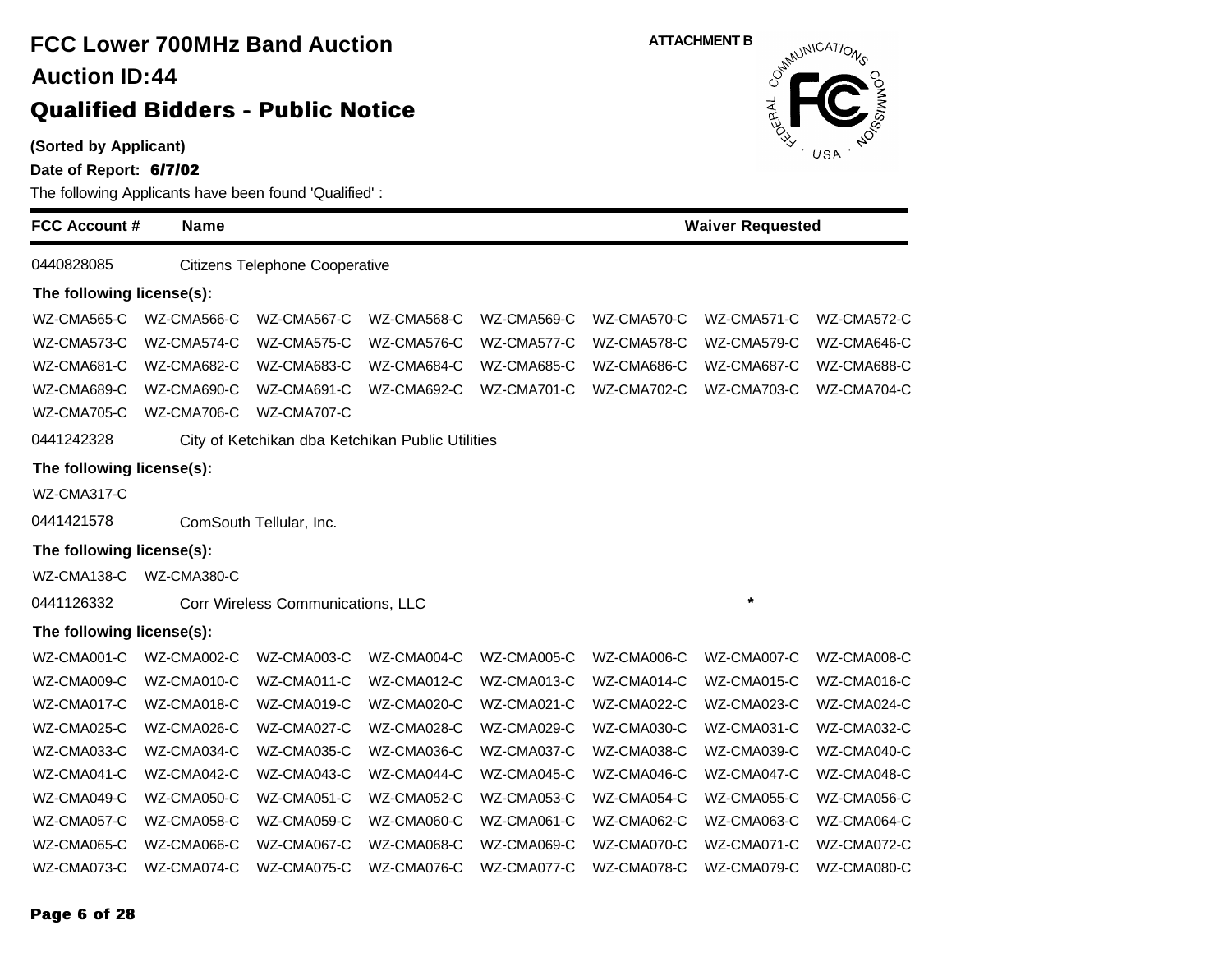### **(Sorted by Applicant)**

**Date of Report: 6/7/02**

| <b>FCC Account #</b>      | <b>Name</b> |                                   |             |             |             | <b>Waiver Requested</b> |             |
|---------------------------|-------------|-----------------------------------|-------------|-------------|-------------|-------------------------|-------------|
| 0441126332                |             | Corr Wireless Communications, LLC |             |             |             | $\star$                 |             |
| The following license(s): |             |                                   |             |             |             |                         |             |
| WZ-CMA081-C               | WZ-CMA082-C | WZ-CMA083-C                       | WZ-CMA084-C | WZ-CMA085-C | WZ-CMA086-C | WZ-CMA087-C             | WZ-CMA088-C |
| WZ-CMA089-C               | WZ-CMA090-C | WZ-CMA091-C                       | WZ-CMA092-C | WZ-CMA093-C | WZ-CMA094-C | WZ-CMA095-C             | WZ-CMA096-C |
| WZ-CMA097-C               | WZ-CMA098-C | WZ-CMA099-C                       | WZ-CMA100-C | WZ-CMA101-C | WZ-CMA102-C | WZ-CMA103-C             | WZ-CMA104-C |
| WZ-CMA105-C               | WZ-CMA106-C | WZ-CMA107-C                       | WZ-CMA108-C | WZ-CMA109-C | WZ-CMA110-C | WZ-CMA111-C             | WZ-CMA112-C |
| WZ-CMA113-C               | WZ-CMA114-C | WZ-CMA115-C                       | WZ-CMA116-C | WZ-CMA117-C | WZ-CMA118-C | WZ-CMA119-C             | WZ-CMA120-C |
| WZ-CMA121-C               | WZ-CMA122-C | WZ-CMA123-C                       | WZ-CMA124-C | WZ-CMA125-C | WZ-CMA126-C | WZ-CMA127-C             | WZ-CMA128-C |
| WZ-CMA129-C               | WZ-CMA130-C | WZ-CMA131-C                       | WZ-CMA132-C | WZ-CMA133-C | WZ-CMA134-C | WZ-CMA135-C             | WZ-CMA136-C |
| WZ-CMA137-C               | WZ-CMA138-C | WZ-CMA139-C                       | WZ-CMA140-C | WZ-CMA141-C | WZ-CMA142-C | WZ-CMA143-C             | WZ-CMA144-C |
| WZ-CMA145-C               | WZ-CMA146-C | WZ-CMA147-C                       | WZ-CMA148-C | WZ-CMA149-C | WZ-CMA150-C | WZ-CMA151-C             | WZ-CMA152-C |
| WZ-CMA153-C               | WZ-CMA154-C | WZ-CMA155-C                       | WZ-CMA156-C | WZ-CMA157-C | WZ-CMA158-C | WZ-CMA159-C             | WZ-CMA160-C |
| WZ-CMA161-C               | WZ-CMA162-C | WZ-CMA163-C                       | WZ-CMA164-C | WZ-CMA165-C | WZ-CMA166-C | WZ-CMA167-C             | WZ-CMA168-C |
| WZ-CMA169-C               | WZ-CMA170-C | WZ-CMA171-C                       | WZ-CMA172-C | WZ-CMA173-C | WZ-CMA174-C | WZ-CMA175-C             | WZ-CMA176-C |
| WZ-CMA177-C               | WZ-CMA178-C | WZ-CMA179-C                       | WZ-CMA180-C | WZ-CMA181-C | WZ-CMA182-C | WZ-CMA183-C             | WZ-CMA184-C |
| WZ-CMA185-C               | WZ-CMA186-C | WZ-CMA187-C                       | WZ-CMA188-C | WZ-CMA189-C | WZ-CMA190-C | WZ-CMA191-C             | WZ-CMA192-C |
| WZ-CMA193-C               | WZ-CMA194-C | WZ-CMA195-C                       | WZ-CMA196-C | WZ-CMA197-C | WZ-CMA198-C | WZ-CMA199-C             | WZ-CMA200-C |
| WZ-CMA201-C               | WZ-CMA202-C | WZ-CMA203-C                       | WZ-CMA204-C | WZ-CMA205-C | WZ-CMA206-C | WZ-CMA207-C             | WZ-CMA208-C |
| WZ-CMA209-C               | WZ-CMA210-C | WZ-CMA211-C                       | WZ-CMA212-C | WZ-CMA213-C | WZ-CMA214-C | WZ-CMA215-C             | WZ-CMA216-C |
| WZ-CMA217-C               | WZ-CMA218-C | WZ-CMA219-C                       | WZ-CMA220-C | WZ-CMA221-C | WZ-CMA222-C | WZ-CMA223-C             | WZ-CMA224-C |
| WZ-CMA225-C               | WZ-CMA226-C | WZ-CMA227-C                       | WZ-CMA228-C | WZ-CMA229-C | WZ-CMA230-C | WZ-CMA231-C             | WZ-CMA232-C |
| WZ-CMA233-C               | WZ-CMA234-C | WZ-CMA235-C                       | WZ-CMA236-C | WZ-CMA237-C | WZ-CMA238-C | WZ-CMA239-C             | WZ-CMA240-C |
| WZ-CMA241-C               | WZ-CMA242-C | WZ-CMA243-C                       | WZ-CMA244-C | WZ-CMA245-C | WZ-CMA246-C | WZ-CMA247-C             | WZ-CMA248-C |
| WZ-CMA249-C               | WZ-CMA250-C | WZ-CMA251-C                       | WZ-CMA252-C | WZ-CMA253-C | WZ-CMA254-C | WZ-CMA255-C             | WZ-CMA256-C |
| WZ-CMA257-C               | WZ-CMA258-C | WZ-CMA259-C                       | WZ-CMA260-C | WZ-CMA261-C | WZ-CMA262-C | WZ-CMA263-C             | WZ-CMA264-C |
| WZ-CMA265-C               | WZ-CMA266-C | WZ-CMA267-C                       | WZ-CMA268-C | WZ-CMA269-C | WZ-CMA270-C | WZ-CMA271-C             | WZ-CMA272-C |
| WZ-CMA273-C               | WZ-CMA274-C | WZ-CMA275-C                       | WZ-CMA276-C | WZ-CMA277-C | WZ-CMA278-C | WZ-CMA279-C             | WZ-CMA280-C |

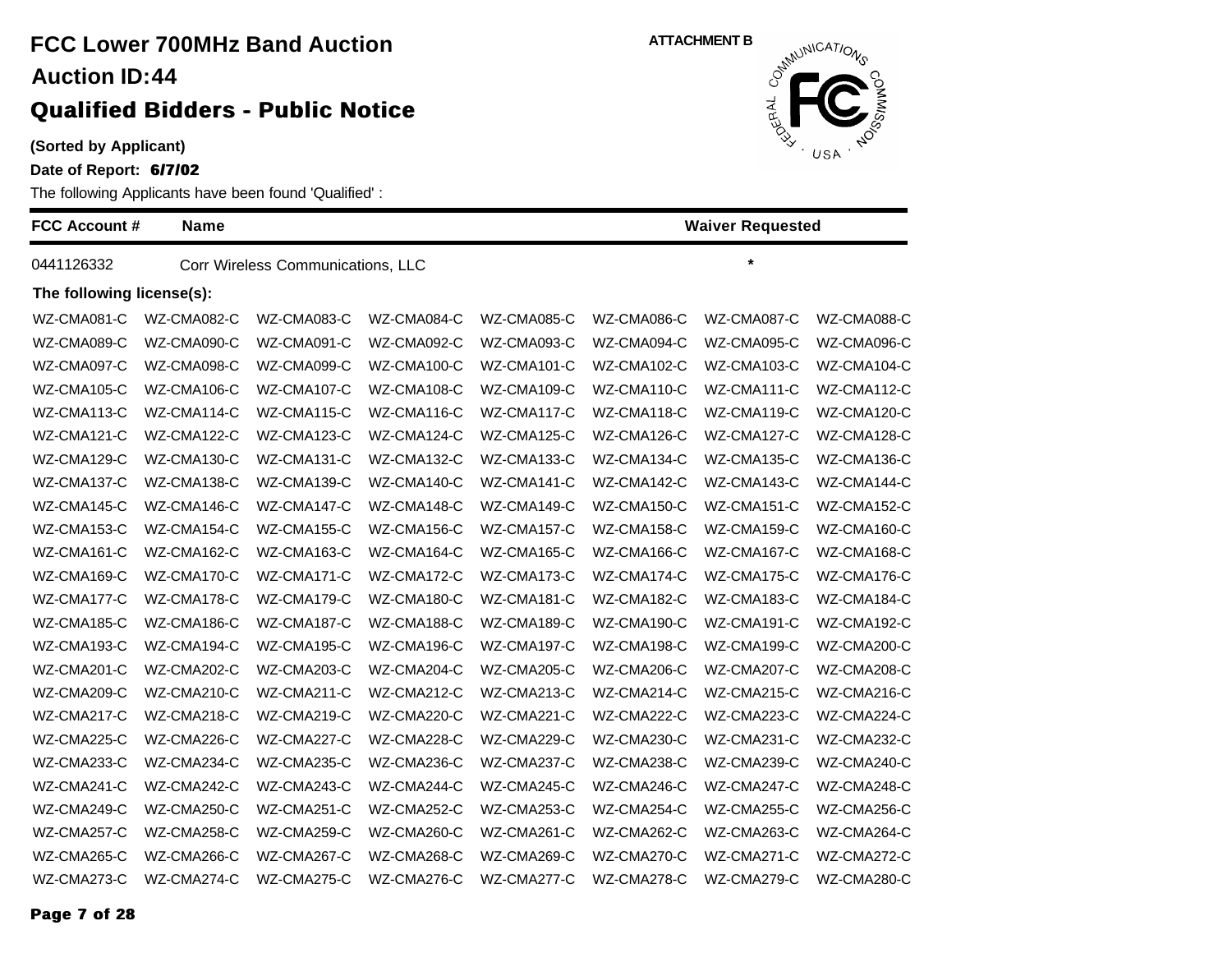### **(Sorted by Applicant)**

**Date of Report: 6/7/02**

| <b>FCC Account #</b>      | <b>Name</b> |                                   |             |             | <b>Waiver Requested</b> |             |             |  |
|---------------------------|-------------|-----------------------------------|-------------|-------------|-------------------------|-------------|-------------|--|
| 0441126332                |             | Corr Wireless Communications, LLC |             |             |                         | $\star$     |             |  |
| The following license(s): |             |                                   |             |             |                         |             |             |  |
| WZ-CMA281-C               | WZ-CMA282-C | WZ-CMA283-C                       | WZ-CMA284-C | WZ-CMA285-C | WZ-CMA286-C             | WZ-CMA287-C | WZ-CMA288-C |  |
| WZ-CMA289-C               | WZ-CMA290-C | WZ-CMA291-C                       | WZ-CMA292-C | WZ-CMA293-C | WZ-CMA294-C             | WZ-CMA295-C | WZ-CMA296-C |  |
| WZ-CMA297-C               | WZ-CMA298-C | WZ-CMA300-C                       | WZ-CMA301-C | WZ-CMA302-C | WZ-CMA303-C             | WZ-CMA304-C | WZ-CMA305-C |  |
| WZ-CMA306-C               | WZ-CMA307-C | WZ-CMA308-C                       | WZ-CMA309-C | WZ-CMA310-C | WZ-CMA311-C             | WZ-CMA312-C | WZ-CMA313-C |  |
| WZ-CMA314-C               | WZ-CMA315-C | WZ-CMA316-C                       | WZ-CMA317-C | WZ-CMA318-C | WZ-CMA319-C             | WZ-CMA320-C | WZ-CMA321-C |  |
| WZ-CMA322-C               | WZ-CMA323-C | WZ-CMA324-C                       | WZ-CMA325-C | WZ-CMA326-C | WZ-CMA327-C             | WZ-CMA328-C | WZ-CMA329-C |  |
| WZ-CMA330-C               | WZ-CMA331-C | WZ-CMA332-C                       | WZ-CMA333-C | WZ-CMA334-C | WZ-CMA335-C             | WZ-CMA336-C | WZ-CMA337-C |  |
| WZ-CMA338-C               | WZ-CMA339-C | WZ-CMA340-C                       | WZ-CMA341-C | WZ-CMA342-C | WZ-CMA343-C             | WZ-CMA344-C | WZ-CMA345-C |  |
| WZ-CMA346-C               | WZ-CMA347-C | WZ-CMA348-C                       | WZ-CMA349-C | WZ-CMA350-C | WZ-CMA351-C             | WZ-CMA352-C | WZ-CMA353-C |  |
| WZ-CMA354-C               | WZ-CMA355-C | WZ-CMA356-C                       | WZ-CMA357-C | WZ-CMA358-C | WZ-CMA359-C             | WZ-CMA360-C | WZ-CMA361-C |  |
| WZ-CMA362-C               | WZ-CMA363-C | WZ-CMA364-C                       | WZ-CMA365-C | WZ-CMA366-C | WZ-CMA367-C             | WZ-CMA368-C | WZ-CMA369-C |  |
| WZ-CMA370-C               | WZ-CMA371-C | WZ-CMA372-C                       | WZ-CMA373-C | WZ-CMA374-C | WZ-CMA375-C             | WZ-CMA376-C | WZ-CMA377-C |  |
| WZ-CMA378-C               | WZ-CMA379-C | WZ-CMA380-C                       | WZ-CMA381-C | WZ-CMA382-C | WZ-CMA383-C             | WZ-CMA384-C | WZ-CMA385-C |  |
| WZ-CMA386-C               | WZ-CMA387-C | WZ-CMA394-C                       | WZ-CMA395-C | WZ-CMA396-C | WZ-CMA397-C             | WZ-CMA398-C | WZ-CMA399-C |  |
| WZ-CMA400-C               | WZ-CMA401-C | WZ-CMA402-C                       | WZ-CMA403-C | WZ-CMA404-C | WZ-CMA405-C             | WZ-CMA406-C | WZ-CMA407-C |  |
| WZ-CMA408-C               | WZ-CMA409-C | WZ-CMA410-C                       | WZ-CMA411-C | WZ-CMA412-C | WZ-CMA413-C             | WZ-CMA414-C | WZ-CMA415-C |  |
| WZ-CMA416-C               | WZ-CMA417-C | WZ-CMA418-C                       | WZ-CMA419-C | WZ-CMA420-C | WZ-CMA421-C             | WZ-CMA422-C | WZ-CMA423-C |  |
| WZ-CMA424-C               | WZ-CMA425-C | WZ-CMA426-C                       | WZ-CMA427-C | WZ-CMA428-C | WZ-CMA429-C             | WZ-CMA430-C | WZ-CMA431-C |  |
| WZ-CMA432-C               | WZ-CMA433-C | WZ-CMA434-C                       | WZ-CMA435-C | WZ-CMA436-C | WZ-CMA437-C             | WZ-CMA438-C | WZ-CMA439-C |  |
| WZ-CMA440-C               | WZ-CMA441-C | WZ-CMA442-C                       | WZ-CMA443-C | WZ-CMA444-C | WZ-CMA445-C             | WZ-CMA446-C | WZ-CMA447-C |  |
| WZ-CMA448-C               | WZ-CMA449-C | WZ-CMA450-C                       | WZ-CMA451-C | WZ-CMA452-C | WZ-CMA453-C             | WZ-CMA454-C | WZ-CMA455-C |  |
| WZ-CMA456-C               | WZ-CMA457-C | WZ-CMA458-C                       | WZ-CMA459-C | WZ-CMA460-C | WZ-CMA461-C             | WZ-CMA462-C | WZ-CMA463-C |  |
| WZ-CMA464-C               | WZ-CMA465-C | WZ-CMA466-C                       | WZ-CMA467-C | WZ-CMA468-C | WZ-CMA469-C             | WZ-CMA470-C | WZ-CMA471-C |  |
| WZ-CMA472-C               | WZ-CMA473-C | WZ-CMA474-C                       | WZ-CMA475-C | WZ-CMA476-C | WZ-CMA477-C             | WZ-CMA478-C | WZ-CMA479-C |  |
| WZ-CMA480-C               | WZ-CMA481-C | WZ-CMA482-C                       | WZ-CMA483-C | WZ-CMA484-C | WZ-CMA485-C             | WZ-CMA486-C | WZ-CMA487-C |  |

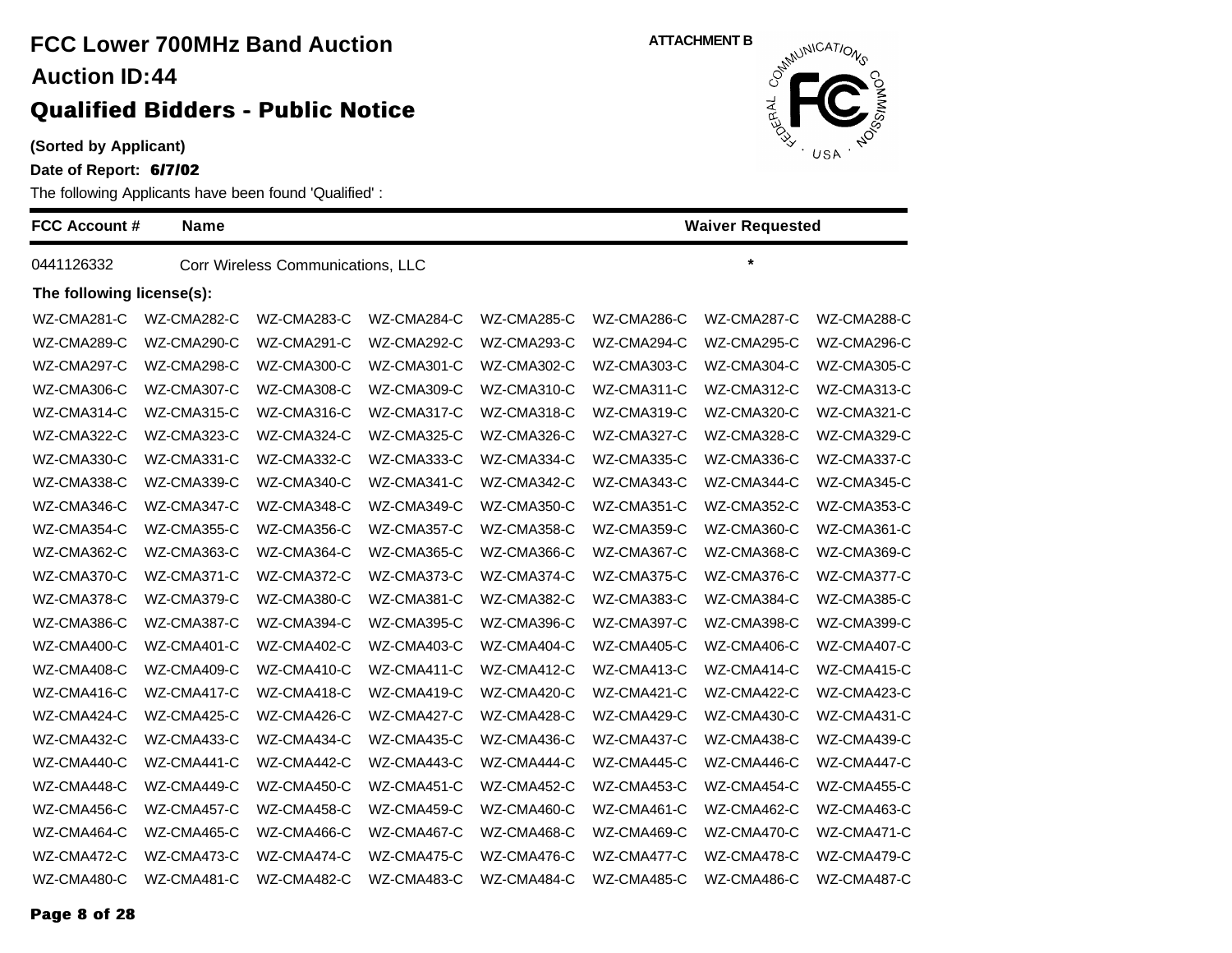### **(Sorted by Applicant)**

**Date of Report: 6/7/02**

| <b>FCC Account #</b>      | <b>Name</b><br><b>Waiver Requested</b> |                                   |             |             |             |             |             |
|---------------------------|----------------------------------------|-----------------------------------|-------------|-------------|-------------|-------------|-------------|
| 0441126332                |                                        | Corr Wireless Communications, LLC |             |             |             | $\star$     |             |
| The following license(s): |                                        |                                   |             |             |             |             |             |
| WZ-CMA488-C               | WZ-CMA489-C                            | WZ-CMA490-C                       | WZ-CMA491-C | WZ-CMA492-C | WZ-CMA493-C | WZ-CMA494-C | WZ-CMA495-C |
| WZ-CMA496-C               | WZ-CMA497-C                            | WZ-CMA498-C                       | WZ-CMA499-C | WZ-CMA500-C | WZ-CMA501-C | WZ-CMA502-C | WZ-CMA503-C |
| WZ-CMA504-C               | WZ-CMA505-C                            | WZ-CMA506-C                       | WZ-CMA507-C | WZ-CMA508-C | WZ-CMA509-C | WZ-CMA510-C | WZ-CMA511-C |
| WZ-CMA512-C               | WZ-CMA513-C                            | WZ-CMA514-C                       | WZ-CMA515-C | WZ-CMA516-C | WZ-CMA517-C | WZ-CMA518-C | WZ-CMA519-C |
| WZ-CMA520-C               | WZ-CMA521-C                            | WZ-CMA522-C                       | WZ-CMA523-C | WZ-CMA524-C | WZ-CMA525-C | WZ-CMA526-C | WZ-CMA527-C |
| WZ-CMA528-C               | WZ-CMA529-C                            | WZ-CMA530-C                       | WZ-CMA531-C | WZ-CMA532-C | WZ-CMA533-C | WZ-CMA534-C | WZ-CMA535-C |
| WZ-CMA536-C               | WZ-CMA537-C                            | WZ-CMA538-C                       | WZ-CMA539-C | WZ-CMA540-C | WZ-CMA541-C | WZ-CMA542-C | WZ-CMA543-C |
| WZ-CMA544-C               | WZ-CMA545-C                            | WZ-CMA546-C                       | WZ-CMA547-C | WZ-CMA548-C | WZ-CMA549-C | WZ-CMA550-C | WZ-CMA551-C |
| WZ-CMA552-C               | WZ-CMA553-C                            | WZ-CMA554-C                       | WZ-CMA555-C | WZ-CMA556-C | WZ-CMA557-C | WZ-CMA558-C | WZ-CMA559-C |
| WZ-CMA560-C               | WZ-CMA561-C                            | WZ-CMA562-C                       | WZ-CMA563-C | WZ-CMA564-C | WZ-CMA565-C | WZ-CMA566-C | WZ-CMA567-C |
| WZ-CMA568-C               | WZ-CMA569-C                            | WZ-CMA570-C                       | WZ-CMA571-C | WZ-CMA572-C | WZ-CMA573-C | WZ-CMA574-C | WZ-CMA575-C |
| WZ-CMA576-C               | WZ-CMA577-C                            | WZ-CMA578-C                       | WZ-CMA579-C | WZ-CMA580-C | WZ-CMA581-C | WZ-CMA582-C | WZ-CMA583-C |
| WZ-CMA584-C               | WZ-CMA585-C                            | WZ-CMA586-C                       | WZ-CMA587-C | WZ-CMA588-C | WZ-CMA589-C | WZ-CMA590-C | WZ-CMA591-C |
| WZ-CMA592-C               | WZ-CMA593-C                            | WZ-CMA594-C                       | WZ-CMA595-C | WZ-CMA596-C | WZ-CMA597-C | WZ-CMA598-C | WZ-CMA599-C |
| WZ-CMA600-C               | WZ-CMA601-C                            | WZ-CMA602-C                       | WZ-CMA603-C | WZ-CMA604-C | WZ-CMA605-C | WZ-CMA606-C | WZ-CMA607-C |
| WZ-CMA608-C               | WZ-CMA609-C                            | WZ-CMA610-C                       | WZ-CMA611-C | WZ-CMA612-C | WZ-CMA613-C | WZ-CMA614-C | WZ-CMA615-C |
| WZ-CMA616-C               | WZ-CMA617-C                            | WZ-CMA618-C                       | WZ-CMA619-C | WZ-CMA620-C | WZ-CMA621-C | WZ-CMA622-C | WZ-CMA623-C |
| WZ-CMA624-C               | WZ-CMA625-C                            | WZ-CMA626-C                       | WZ-CMA627-C | WZ-CMA628-C | WZ-CMA629-C | WZ-CMA630-C | WZ-CMA631-C |
| WZ-CMA632-C               | WZ-CMA633-C                            | WZ-CMA634-C                       | WZ-CMA635-C | WZ-CMA636-C | WZ-CMA637-C | WZ-CMA638-C | WZ-CMA639-C |
| WZ-CMA640-C               | WZ-CMA641-C                            | WZ-CMA642-C                       | WZ-CMA643-C | WZ-CMA644-C | WZ-CMA645-C | WZ-CMA646-C | WZ-CMA647-C |
| WZ-CMA648-C               | WZ-CMA649-C                            | WZ-CMA650-C                       | WZ-CMA651-C | WZ-CMA652-C | WZ-CMA653-C | WZ-CMA654-C | WZ-CMA655-C |
| WZ-CMA656-C               | WZ-CMA657-C                            | WZ-CMA658-C                       | WZ-CMA659-C | WZ-CMA660-C | WZ-CMA661-C | WZ-CMA662-C | WZ-CMA663-C |
| WZ-CMA664-C               | WZ-CMA665-C                            | WZ-CMA666-C                       | WZ-CMA667-C | WZ-CMA668-C | WZ-CMA669-C | WZ-CMA670-C | WZ-CMA671-C |
| WZ-CMA672-C               | WZ-CMA673-C                            | WZ-CMA674-C                       | WZ-CMA675-C | WZ-CMA676-C | WZ-CMA677-C | WZ-CMA678-C | WZ-CMA679-C |
| WZ-CMA680-C               | WZ-CMA681-C                            | WZ-CMA682-C                       | WZ-CMA683-C | WZ-CMA684-C | WZ-CMA685-C | WZ-CMA686-C | WZ-CMA687-C |

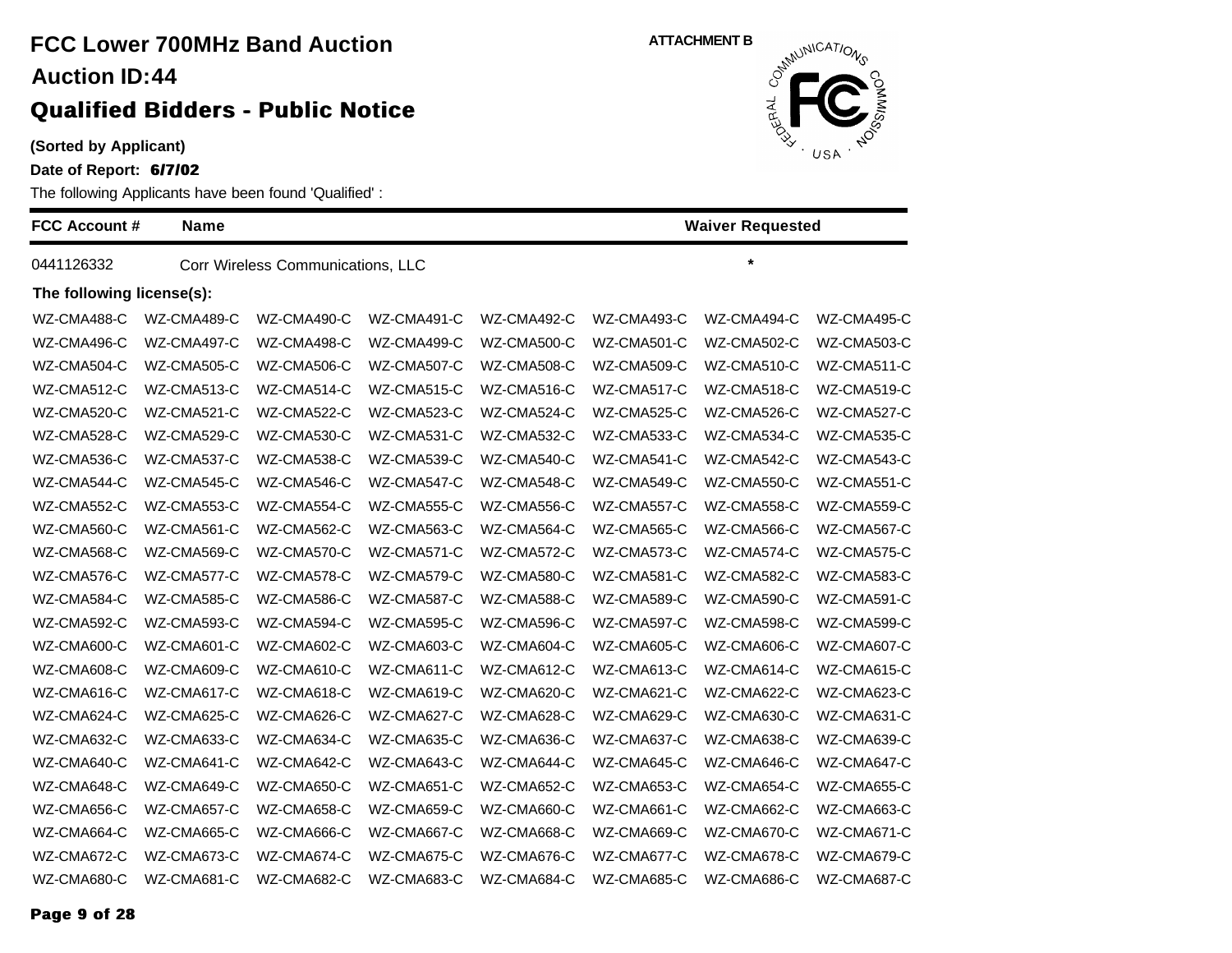

**Date of Report: 6/7/02**

The following Applicants have been found 'Qualified' :

| <b>FCC Account #</b>      | <b>Name</b>      |                                      |             |             | <b>Waiver Requested</b> |             |             |  |  |
|---------------------------|------------------|--------------------------------------|-------------|-------------|-------------------------|-------------|-------------|--|--|
| 0441126332                |                  | Corr Wireless Communications, LLC    |             |             |                         | $\star$     |             |  |  |
| The following license(s): |                  |                                      |             |             |                         |             |             |  |  |
| WZ-CMA688-C               | WZ-CMA689-C      | WZ-CMA690-C                          | WZ-CMA691-C | WZ-CMA692-C | WZ-CMA693-C             | WZ-CMA694-C | WZ-CMA695-C |  |  |
| WZ-CMA696-C               | WZ-CMA697-C      | WZ-CMA698-C                          | WZ-CMA699-C | WZ-CMA700-C | WZ-CMA701-C             | WZ-CMA702-C | WZ-CMA703-C |  |  |
| WZ-CMA704-C               | WZ-CMA705-C      | WZ-CMA706-C                          | WZ-CMA707-C | WZ-CMA708-C | WZ-CMA709-C             | WZ-CMA710-C | WZ-CMA711-C |  |  |
| WZ-CMA712-C               | WZ-CMA713-C      | WZ-CMA714-C                          | WZ-CMA715-C | WZ-CMA716-C | WZ-CMA717-C             | WZ-CMA723-C | WZ-CMA724-C |  |  |
| WZ-CMA725-C               | WZ-CMA726-C      | WZ-CMA727-C                          | WZ-CMA728-C | WZ-CMA729-C | WZ-CMA730-C             | WZ-CMA731-C | WZ-CMA732-C |  |  |
| WZ-CMA733-C               | WZ-CMA734-C      |                                      |             |             |                         |             |             |  |  |
| 0441351488                |                  | Council Tree Wireless, L.L.C.        |             |             |                         |             |             |  |  |
| The following license(s): |                  |                                      |             |             |                         |             |             |  |  |
| ALL CMA                   |                  |                                      |             |             |                         |             |             |  |  |
| <b>ALL EAG</b>            |                  |                                      |             |             |                         |             |             |  |  |
| 0441228311                |                  | Craw-Kan Telephone Cooperative, Inc. |             |             |                         |             |             |  |  |
| The following license(s): |                  |                                      |             |             |                         |             |             |  |  |
| WZ-CMA239-C               | WZ-CMA437-C      | WZ-CMA442-C                          | WZ-CMA512-C | WZ-CMA517-C | WZ-CMA599-C             |             |             |  |  |
| 0441411219                |                  | CT Communications, Inc.              |             |             |                         |             |             |  |  |
| The following license(s): |                  |                                      |             |             |                         |             |             |  |  |
| ALL CMA                   |                  |                                      |             |             |                         |             |             |  |  |
| <b>ALL EAG</b>            |                  |                                      |             |             |                         |             |             |  |  |
| 0441124583                | CTC Telcom, Inc. |                                      |             |             |                         |             |             |  |  |
| The following license(s): |                  |                                      |             |             |                         |             |             |  |  |
| WZ-CMA232-C               | WZ-CMA290-C      | WZ-CMA708-C                          | WZ-CMA710-C |             |                         |             |             |  |  |
|                           |                  |                                      |             |             |                         |             |             |  |  |

**ATTACHMENT B**<br>  $S^{h^{\text{M} \cup N \cup C \text{A} \text{7}} \cap \text{A}}$ 

ERAL

USA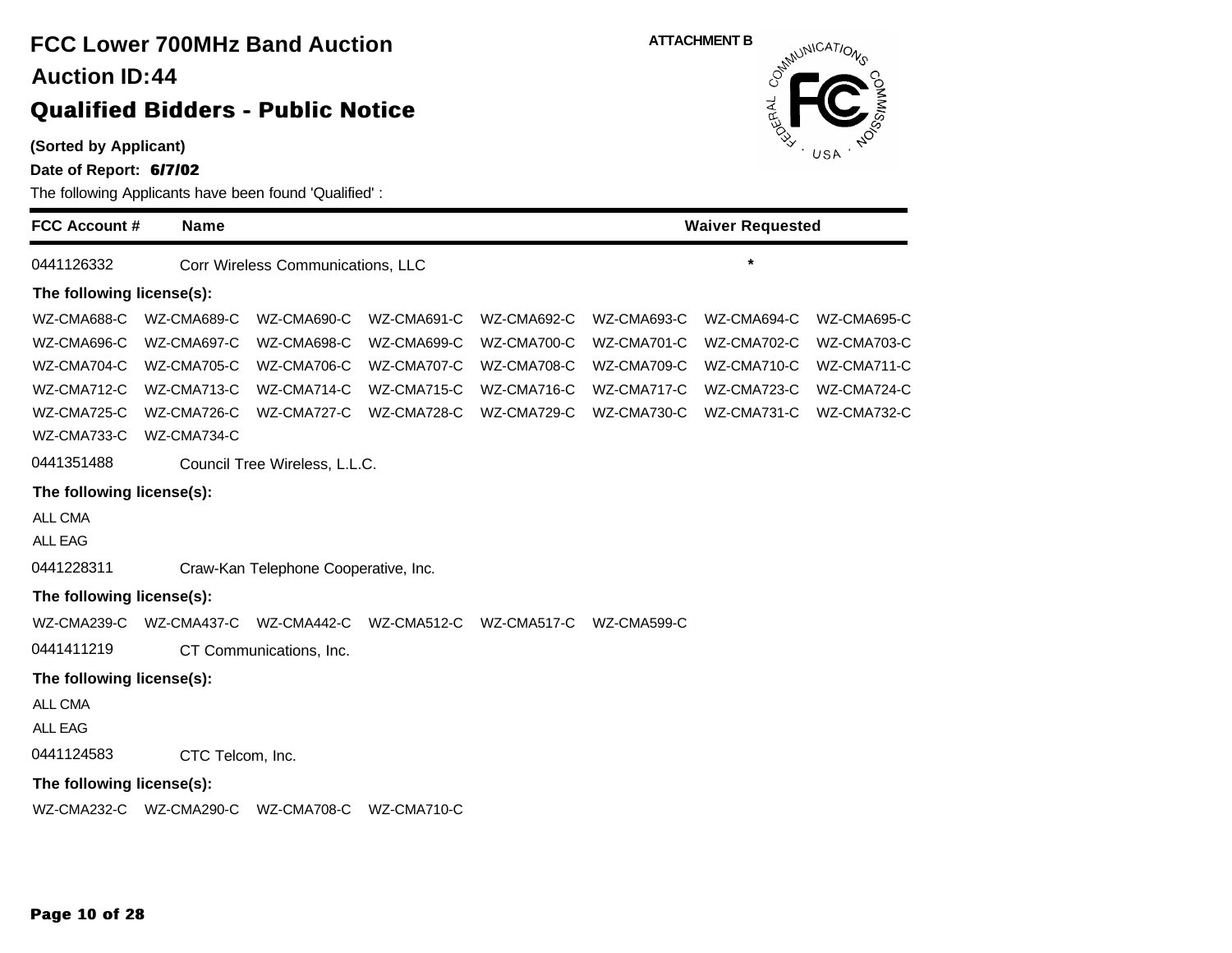### **(Sorted by Applicant) Date of Report: 6/7/02** The following Applicants have been found 'Qualified' : **FCC Account # Name FCC Lower 700MHz Band Auction Qualified Bidders - Public Notice 44 Auction ID: ATTACHMENT B**<br>  $\delta^{mN}$ **Waiver Requested** 0441426398 DataCom Wireless, L.L.C. **The following license(s):** ALL CMA ALL EAG 0442322128 David M. Gates **The following license(s):** ALL CMA ALL EAG 0441505536 Dickey Rural Services, Inc. **The following license(s):** WZ-CMA221-C WZ-CMA276-C WZ-CMA298-C WZ-CMA580-C WZ-CMA581-C WZ-CMA582-C WZ-CMA583-C WZ-CMA584-C 0441236032 DYCOM HOLDING, INC. **The following license(s):** WZ-CMA374-C 0441902107 East Kentucky Network, LLC **The following license(s):** ALL CMA 0441719377 Eastern Colorado Wireless Partnership **The following license(s):** WZ-CMA019-C WZ-CMA117-C WZ-CMA210-C WZ-CMA241-C WZ-CMA243-C WZ-CMA348-C WZ-CMA349-C WZ-CMA350-C WZ-CMA351-C WZ-CMA352-C WZ-CMA353-C WZ-CMA354-C WZ-CMA355-C WZ-CMA356-C 0441434057 Eastern Oregon Telecom, LLC **The following license(s):** WZ-CMA214-C WZ-CMA607-C WZ-CMA608-C WZ-CMA611-C WZ-CMA699-C WZ-CMA700-C

#### **Page 11 of 28**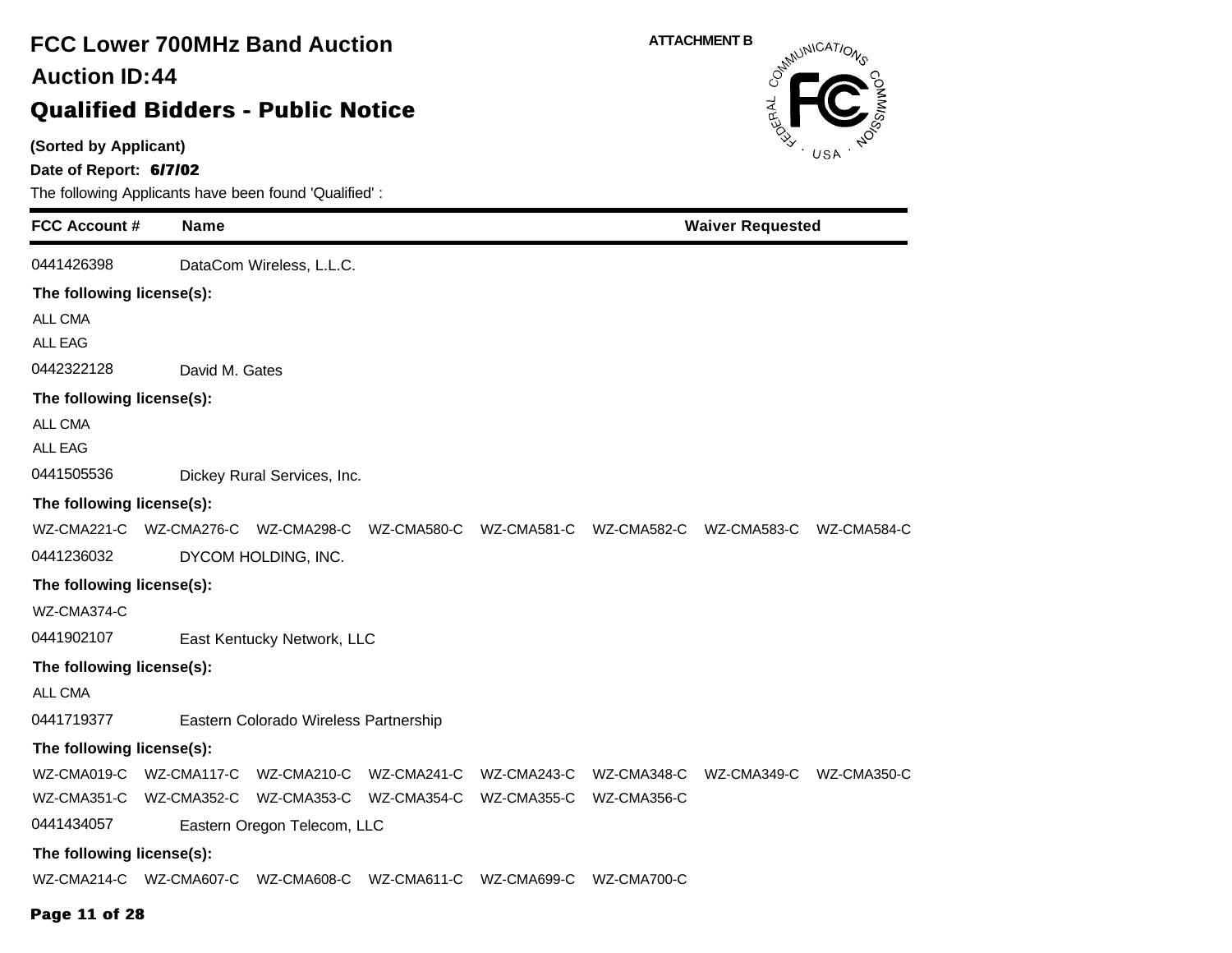| <b>FCC Lower 700MHz Band Auction</b><br><b>Auction ID:44</b>                                                                                         |              |                                     |             |             | <b>ATTACHMENT B</b><br>Communications |             |             |  |  |
|------------------------------------------------------------------------------------------------------------------------------------------------------|--------------|-------------------------------------|-------------|-------------|---------------------------------------|-------------|-------------|--|--|
| <b>Qualified Bidders - Public Notice</b><br>(Sorted by Applicant)<br>Date of Report: 6/7/02<br>The following Applicants have been found 'Qualified': |              |                                     |             |             |                                       | RAL         | USA         |  |  |
| <b>FCC Account #</b>                                                                                                                                 | <b>Name</b>  |                                     |             |             | <b>Waiver Requested</b>               |             |             |  |  |
| 0441826044                                                                                                                                           |              | Emery Telcom-Wireless, Inc.         |             |             |                                       |             |             |  |  |
| The following license(s):                                                                                                                            |              |                                     |             |             |                                       |             |             |  |  |
| WZ-CMA019-C                                                                                                                                          | WZ-CMA026-C  | WZ-CMA039-C                         | WZ-CMA077-C | WZ-CMA093-C | WZ-CMA117-C                           | WZ-CMA159-C | WZ-CMA171-C |  |  |
| WZ-CMA190-C                                                                                                                                          | WZ-CMA210-C  | WZ-CMA243-C                         | WZ-CMA299-C | WZ-CMA318-C | WZ-CMA319-C                           | WZ-CMA320-C | WZ-CMA321-C |  |  |
| WZ-CMA322-C                                                                                                                                          | WZ-CMA323-C  | WZ-CMA348-C                         | WZ-CMA349-C | WZ-CMA350-C | WZ-CMA351-C                           | WZ-CMA352-C | WZ-CMA353-C |  |  |
| WZ-CMA354-C                                                                                                                                          | WZ-CMA388-C  | WZ-CMA389-C                         | WZ-CMA390-C | WZ-CMA391-C | WZ-CMA392-C                           | WZ-CMA393-C | WZ-CMA543-C |  |  |
| WZ-CMA544-C                                                                                                                                          | WZ-CMA545-C  | WZ-CMA546-C                         | WZ-CMA547-C | WZ-CMA673-C | WZ-CMA674-C                           | WZ-CMA675-C | WZ-CMA676-C |  |  |
| WZ-CMA677-C                                                                                                                                          | WZ-CMA678-C  | WZ-CMA718-C                         | WZ-CMA719-C | WZ-CMA720-C | WZ-CMA721-C                           | WZ-CMA722-C |             |  |  |
| 0441556041                                                                                                                                           |              | <b>ETEX Communications, LP</b>      |             |             |                                       |             |             |  |  |
| The following license(s):                                                                                                                            |              |                                     |             |             |                                       |             |             |  |  |
| ALL CMA                                                                                                                                              |              |                                     |             |             |                                       |             |             |  |  |
| 0441017119                                                                                                                                           |              | FARMERS CELLULAR TELEPHONE, INC.    |             |             |                                       |             |             |  |  |
| The following license(s):                                                                                                                            |              |                                     |             |             |                                       |             |             |  |  |
| WZ-CMA120-C                                                                                                                                          | WZ-CMA249-C  | WZ-CMA272-C WZ-CMA308-C             |             |             |                                       |             |             |  |  |
| 0441836534                                                                                                                                           |              | Farmers Telephone Company, Inc.     |             |             |                                       |             |             |  |  |
| The following license(s):                                                                                                                            |              |                                     |             |             |                                       |             |             |  |  |
| WZ-CMA320-C                                                                                                                                          | WZ-CMA350-C  | WZ-CMA353-C                         | WZ-CMA553-C | WZ-CMA678-C |                                       |             |             |  |  |
| 0441715556                                                                                                                                           | Fireant, LLC |                                     |             |             |                                       |             |             |  |  |
| The following license(s):                                                                                                                            |              |                                     |             |             |                                       |             |             |  |  |
| ALL CMA<br><b>ALL EAG</b>                                                                                                                            |              |                                     |             |             |                                       |             |             |  |  |
| 0441456452                                                                                                                                           |              | First Cellular of Southern Illinois |             |             |                                       |             |             |  |  |
| The following license(s):                                                                                                                            |              |                                     |             |             |                                       |             |             |  |  |
| WZ-CMA119-C WZ-CMA196-C                                                                                                                              |              | WZ-CMA293-C                         | WZ-CMA399-C | WZ-CMA400-C | WZ-CMA401-C                           | WZ-CMA402-C |             |  |  |

### **Page 12 of 28**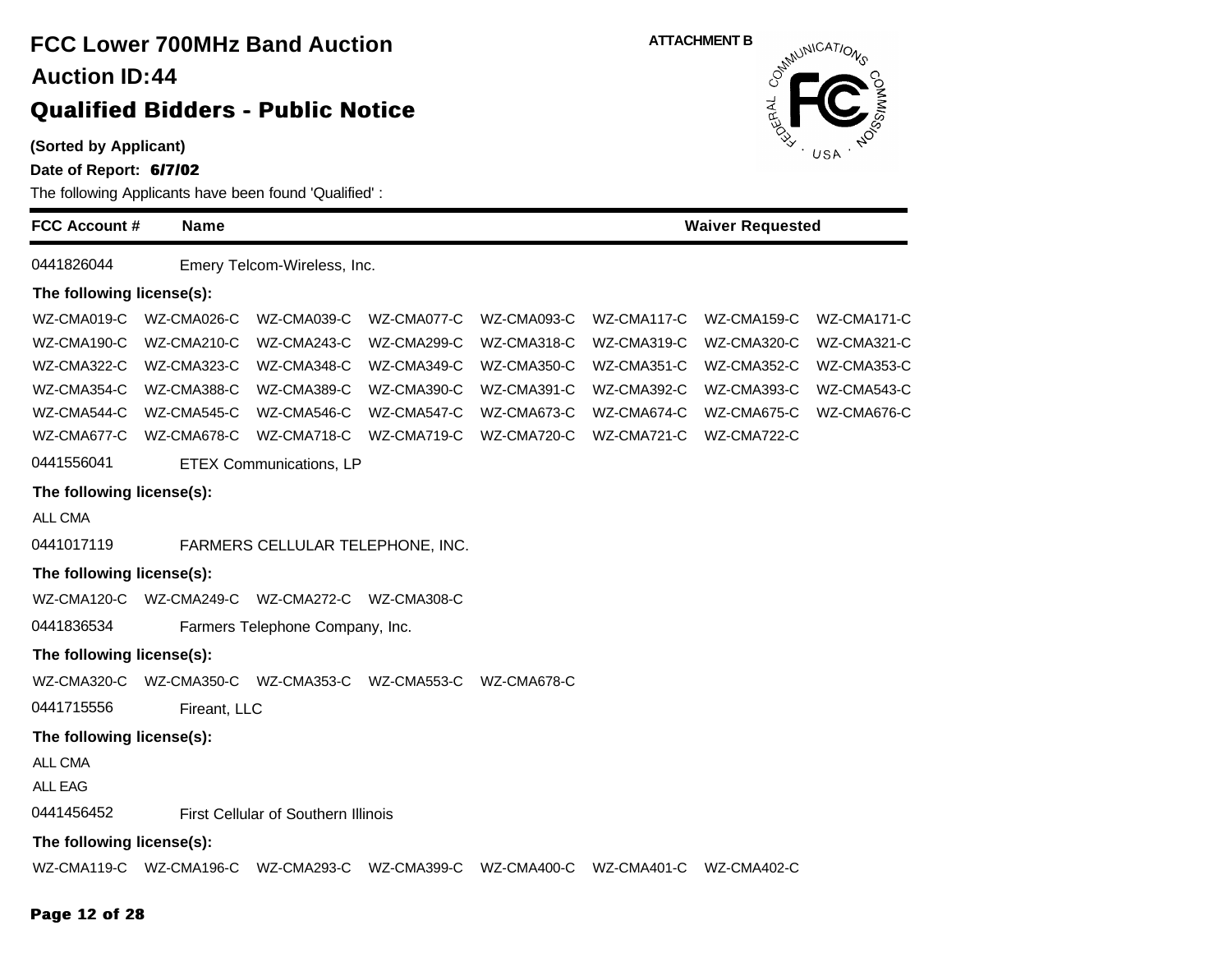| <b>FCC Lower 700MHz Band Auction</b><br><b>Auction ID:44</b><br><b>Qualified Bidders - Public Notice</b>                                                            | <b>ATTACHMENT B</b><br>OSMAUNICATIONS     |
|---------------------------------------------------------------------------------------------------------------------------------------------------------------------|-------------------------------------------|
| (Sorted by Applicant)<br>Date of Report: 6/7/02<br>The following Applicants have been found 'Qualified':                                                            | USA                                       |
| <b>FCC Account #</b><br><b>Name</b>                                                                                                                                 | <b>Waiver Requested</b>                   |
| 0441725312<br>FTC Management Group, Inc.                                                                                                                            |                                           |
| The following license(s):<br>ALL CMA<br>0441749002<br>Glenwood Telephone Membership, Corporation                                                                    |                                           |
| The following license(s):                                                                                                                                           |                                           |
| WZ-CMA533-C<br>WZ-CMA534-C<br>WZ-CMA535-C WZ-CMA536-C<br>WZ-CMA537-C<br>WZ-CMA541-C WZ-CMA542-C                                                                     | WZ-CMA538-C<br>WZ-CMA539-C<br>WZ-CMA540-C |
| 0441117215<br>Grand River Communications, Inc.                                                                                                                      |                                           |
| The following license(s):                                                                                                                                           |                                           |
| WZ-CMA412-C WZ-CMA413-C WZ-CMA414-C WZ-CMA418-C WZ-CMA504-C WZ-CMA505-C WZ-CMA507-C                                                                                 |                                           |
| 0441649158<br>Grant Communications Inc.                                                                                                                             |                                           |
| The following license(s):                                                                                                                                           |                                           |
| <b>ALL CMA</b>                                                                                                                                                      |                                           |
| 0441408028<br>Great Plains Communications, Inc.                                                                                                                     |                                           |
| The following license(s):<br>WZ-CMA535-C WZ-CMA536-C<br>WZ-CMA533-C<br>WZ-CMA534-C<br>WZ-CMA537-C<br>WZ-CMA541-C<br>WZ-CMA542-C<br>0441419027<br>GTC Wireless, Inc. | WZ-CMA538-C<br>WZ-CMA539-C<br>WZ-CMA540-C |
| The following license(s):                                                                                                                                           |                                           |
| WZ-CMA151-C<br>WZ-CMA564-C                                                                                                                                          |                                           |
| 0442001419<br>Guadalupe Valley Communications Systems, L.P.                                                                                                         |                                           |
| The following license(s):                                                                                                                                           |                                           |
| ALL CMA                                                                                                                                                             |                                           |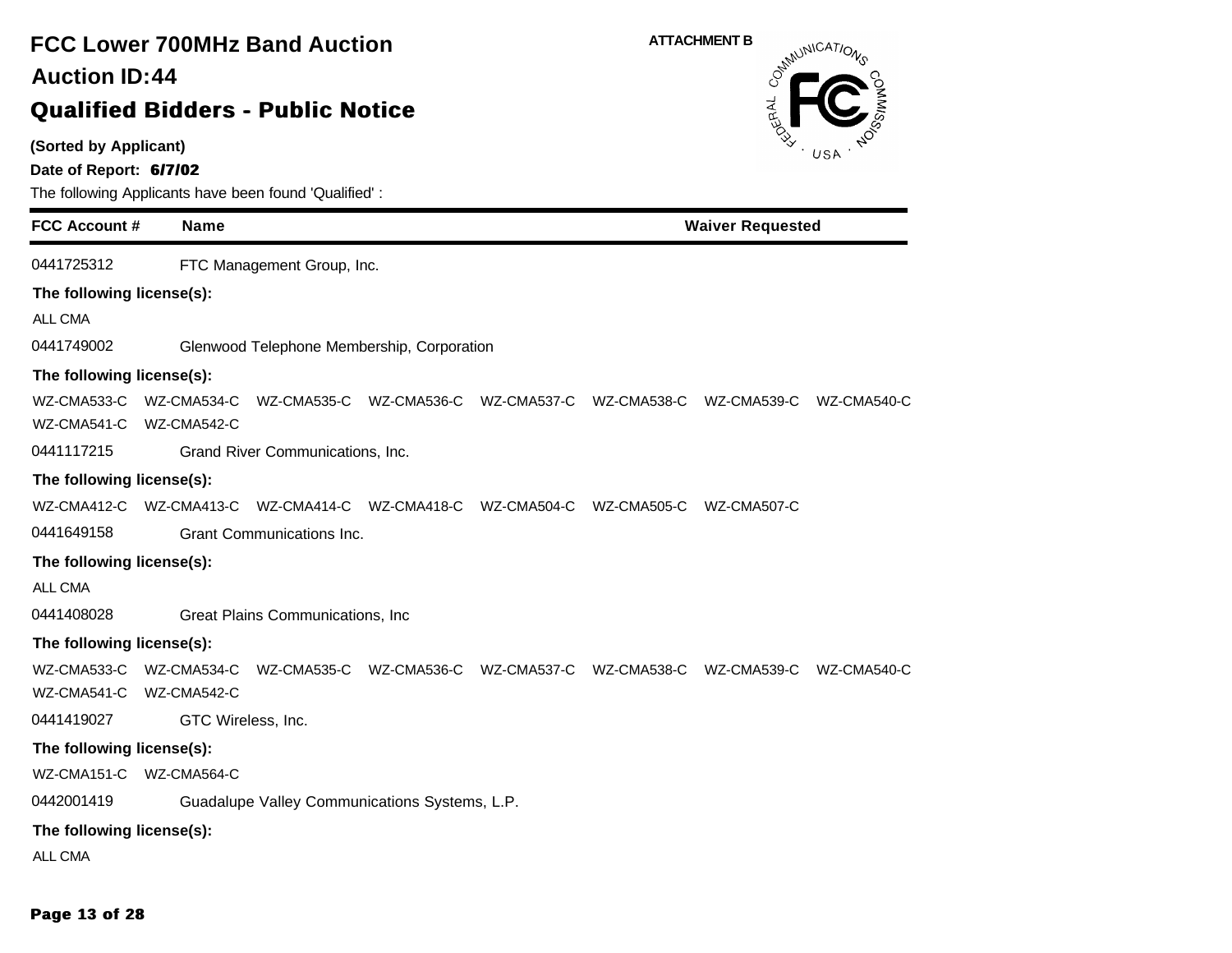**(Sorted by Applicant)**

**Date of Report: 6/7/02**

| <b>FCC Account #</b>      | <b>Name</b>                     |                                     |             |             | <b>Waiver Requested</b> |             |             |  |
|---------------------------|---------------------------------|-------------------------------------|-------------|-------------|-------------------------|-------------|-------------|--|
| 0441418153                |                                 | <b>Guam Cellular and Paging</b>     |             |             |                         |             |             |  |
| The following license(s): |                                 |                                     |             |             |                         |             |             |  |
| ALL CMA                   |                                 |                                     |             |             |                         |             |             |  |
| <b>ALL EAG</b>            |                                 |                                     |             |             |                         |             |             |  |
| 0441230352                |                                 | H&B Communications, Inc.            |             |             |                         |             |             |  |
| The following license(s): |                                 |                                     |             |             |                         |             |             |  |
| WZ-CMA428-C               | WZ-CMA429-C                     | WZ-CMA430-C                         | WZ-CMA431-C | WZ-CMA432-C | WZ-CMA433-C             | WZ-CMA434-C | WZ-CMA435-C |  |
| WZ-CMA436-C               | WZ-CMA437-C                     | WZ-CMA438-C                         | WZ-CMA439-C | WZ-CMA440-C | WZ-CMA441-C             | WZ-CMA442-C |             |  |
| 0441404379                | $\star$<br>Harbor Wireless, LLC |                                     |             |             |                         |             |             |  |
| The following license(s): |                                 |                                     |             |             |                         |             |             |  |
| <b>ALL CMA</b>            |                                 |                                     |             |             |                         |             |             |  |
| <b>ALL EAG</b>            |                                 |                                     |             |             |                         |             |             |  |
| 0441408598                |                                 | Highland Cellular Inc.              |             |             |                         |             |             |  |
| The following license(s): |                                 |                                     |             |             |                         |             |             |  |
| ALL CMA                   |                                 |                                     |             |             |                         |             |             |  |
| 0441142207                |                                 | Holland Wireless, L.L.C.            |             |             |                         |             |             |  |
| The following license(s): |                                 |                                     |             |             |                         |             |             |  |
| ALL CMA                   |                                 |                                     |             |             |                         |             |             |  |
| 0441136517                |                                 | KanOkla Telephone Association, Inc. |             |             |                         |             |             |  |
| The following license(s): |                                 |                                     |             |             |                         |             |             |  |
| WZ-CMA024-C               | WZ-CMA045-C                     | WZ-CMA057-C                         | WZ-CMA165-C | WZ-CMA179-C | WZ-CMA260-C             | WZ-CMA301-C | WZ-CMA302-C |  |
| WZ-CMA428-C               | WZ-CMA429-C                     | WZ-CMA430-C                         | WZ-CMA431-C | WZ-CMA432-C | WZ-CMA433-C             | WZ-CMA434-C | WZ-CMA435-C |  |
| WZ-CMA437-C               | WZ-CMA441-C                     | WZ-CMA442-C                         | WZ-CMA597-C | WZ-CMA598-C | WZ-CMA599-C             | WZ-CMA600-C | WZ-CMA601-C |  |
| WZ-CMA602-C               | WZ-CMA603-C                     | WZ-CMA604-C                         | WZ-CMA605-C |             |                         |             |             |  |

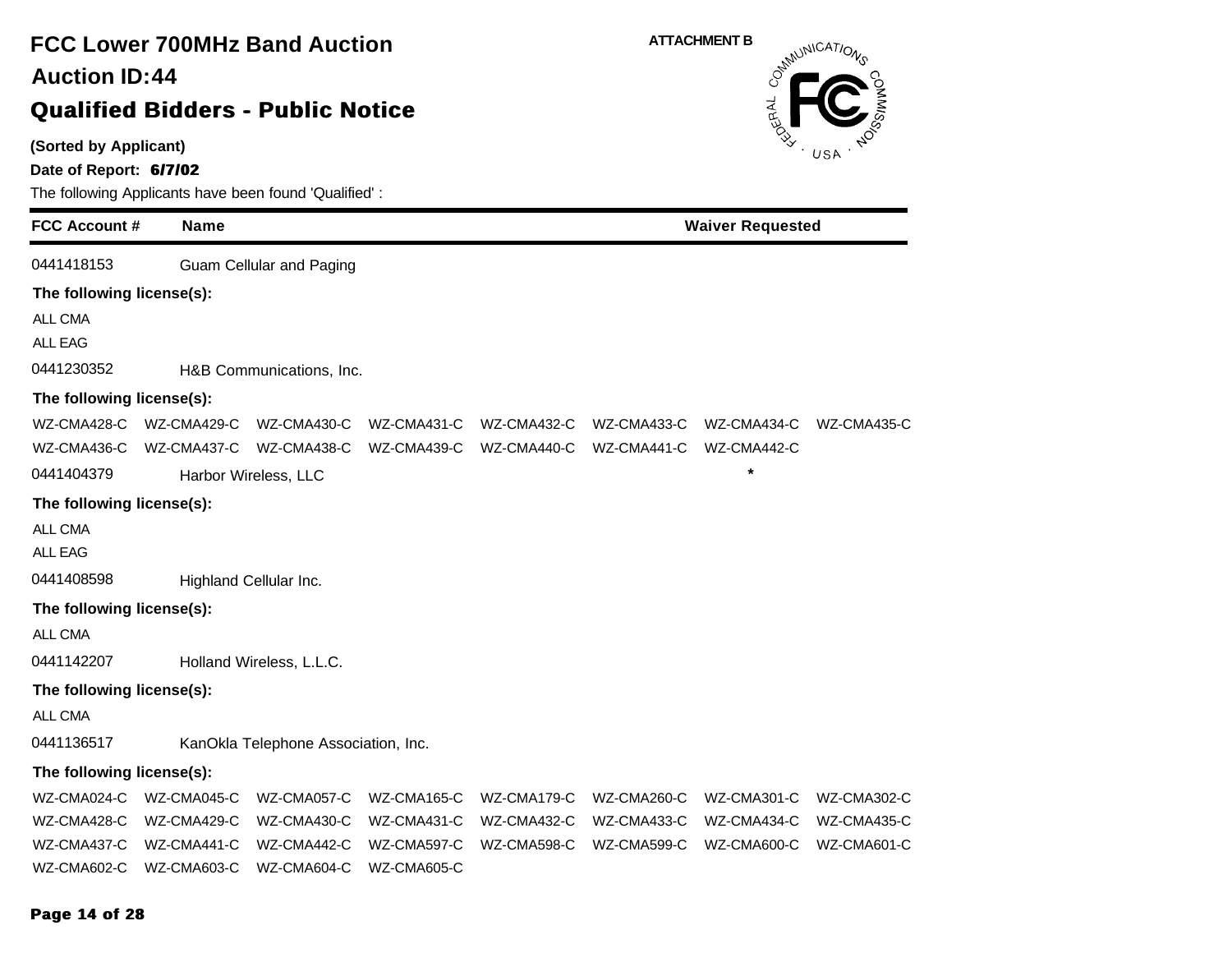**(Sorted by Applicant)**

**Date of Report: 6/7/02**

The following Applicants have been found 'Qualified' :

**FCC Account # Name Waiver Requested** 0441841047 Kaplan Telephone Company, Inc. **The following license(s):** WZ-CMA029-C WZ-CMA080-C WZ-CMA100-C WZ-CMA174-C WZ-CMA184-C WZ-CMA197-C WZ-CMA205-C WZ-CMA219-C WZ-CMA454-C WZ-CMA455-C WZ-CMA456-C WZ-CMA457-C WZ-CMA458-C WZ-CMA459-C WZ-CMA460-C WZ-CMA461-C WZ-CMA462-C 0441539063 Kennebec Telephone Company, Inc. **The following license(s):** WZ-CMA267-C WZ-CMA289-C WZ-CMA489-C WZ-CMA490-C WZ-CMA634-C WZ-CMA635-C WZ-CMA636-C WZ-CMA637-C WZ-CMA638-C WZ-CMA639-C WZ-CMA640-C WZ-CMA641-C WZ-CMA642-C 0441111295 Kingdom Telephone Company **The following license(s):** WZ-CMA278-C WZ-CMA509-C WZ-CMA511-C 0441654478 Lackawaxen Long Distance Company, Inc. **The following license(s):** ALL CMA 0441117494 Lexcom Telephone Company **The following license(s):** WZ-CMA008-C WZ-CMA017-C WZ-CMA043-C WZ-CMA047-C WZ-CMA059-C WZ-CMA061-C WZ-CMA067-C WZ-CMA088-C WZ-CMA095-C WZ-CMA108-C WZ-CMA149-C WZ-CMA157-C WZ-CMA183-C WZ-CMA218-C WZ-CMA258-C WZ-CMA264-C WZ-CMA280-C WZ-CMA565-C WZ-CMA566-C WZ-CMA567-C WZ-CMA568-C WZ-CMA569-C WZ-CMA570-C WZ-CMA571-C WZ-CMA572-C WZ-CMA573-C WZ-CMA574-C WZ-CMA575-C WZ-CMA576-C WZ-CMA577-C WZ-CMA578-C WZ-CMA579-C 0441405097 Ligonier Telephone Co.,Inc. **The following license(s):** WZ-CMA078-C WZ-CMA096-C WZ-CMA129-C WZ-CMA132-C WZ-CMA177-C WZ-CMA193-C WZ-CMA207-C WZ-CMA217-C

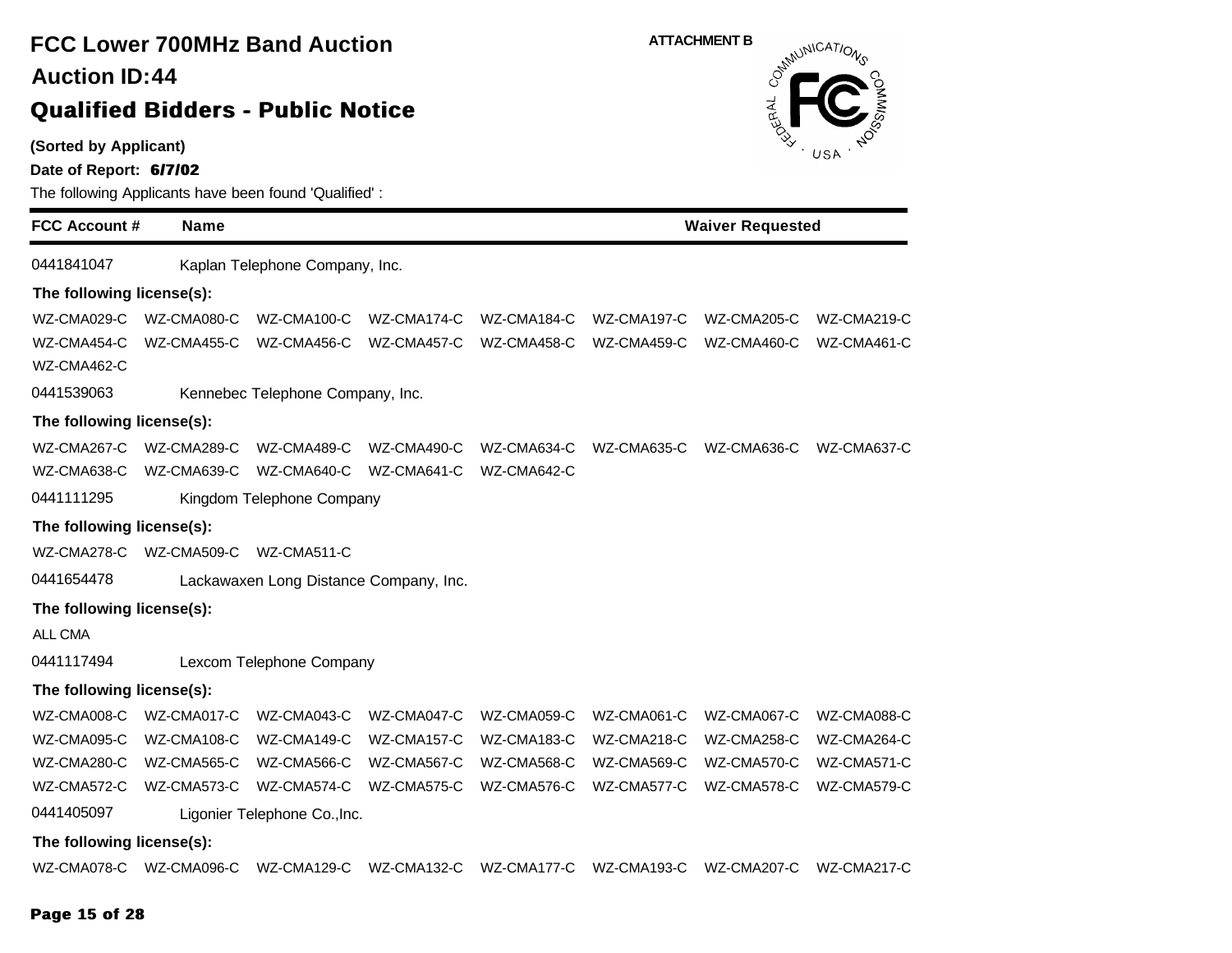# **FCC Lower 700MHz Band Auction 44 Auction ID:**

### **Qualified Bidders - Public Notice**

**(Sorted by Applicant)**

**Date of Report: 6/7/02**

The following Applicants have been found 'Qualified' :

| <b>FCC Account #</b>      | <b>Name</b> |                                   |             | <b>Waiver Requested</b> |             |             |             |
|---------------------------|-------------|-----------------------------------|-------------|-------------------------|-------------|-------------|-------------|
| 0441405097                |             | Ligonier Telephone Co., Inc.      |             |                         |             |             |             |
| The following license(s): |             |                                   |             |                         |             |             |             |
| WZ-CMA223-C               | WZ-CMA236-C | WZ-CMA247-C                       | WZ-CMA271-C | WZ-CMA403-C             | WZ-CMA404-C | WZ-CMA405-C | WZ-CMA406-C |
| WZ-CMA479-C               | WZ-CMA480-C |                                   |             |                         |             |             |             |
| 0441607296                |             | <b>LIN Television Corporation</b> |             |                         |             |             |             |
| The following license(s): |             |                                   |             |                         |             |             |             |
| WZ-CMA001-C               | WZ-CMA005-C | WZ-CMA006-C                       | WZ-CMA023-C | WZ-CMA025-C             | WZ-CMA028-C | WZ-CMA032-C | WZ-CMA033-C |
| WZ-CMA038-C               | WZ-CMA040-C | WZ-CMA042-C                       | WZ-CMA043-C | WZ-CMA044-C             | WZ-CMA048-C | WZ-CMA049-C | WZ-CMA055-C |
| WZ-CMA059-C               | WZ-CMA063-C | WZ-CMA064-C                       | WZ-CMA068-C | WZ-CMA075-C             | WZ-CMA076-C | WZ-CMA078-C | WZ-CMA091-C |
| WZ-CMA094-C               | WZ-CMA096-C | WZ-CMA103-C                       | WZ-CMA104-C | WZ-CMA130-C             | WZ-CMA132-C | WZ-CMA144-C | WZ-CMA145-C |
| WZ-CMA147-C               | WZ-CMA151-C | WZ-CMA154-C                       | WZ-CMA158-C | WZ-CMA160-C             | WZ-CMA169-C | WZ-CMA176-C | WZ-CMA177-C |
| WZ-CMA180-C               | WZ-CMA181-C | WZ-CMA185-C                       | WZ-CMA193-C | WZ-CMA196-C             | WZ-CMA202-C | WZ-CMA204-C | WZ-CMA207-C |
| WZ-CMA213-C               | WZ-CMA217-C | WZ-CMA220-C                       | WZ-CMA221-C | WZ-CMA223-C             | WZ-CMA230-C | WZ-CMA235-C | WZ-CMA236-C |
| WZ-CMA247-C               | WZ-CMA250-C | WZ-CMA271-C                       | WZ-CMA276-C | WZ-CMA282-C             | WZ-CMA294-C | WZ-CMA298-C | WZ-CMA357-C |
| WZ-CMA358-C               | WZ-CMA395-C | WZ-CMA397-C                       | WZ-CMA398-C | WZ-CMA399-C             | WZ-CMA400-C | WZ-CMA403-C | WZ-CMA404-C |
| WZ-CMA405-C               | WZ-CMA406-C | WZ-CMA407-C                       | WZ-CMA408-C | WZ-CMA409-C             | WZ-CMA410-C | WZ-CMA411-C | WZ-CMA449-C |
| WZ-CMA450-C               | WZ-CMA470-C | WZ-CMA471-C                       | WZ-CMA477-C | WZ-CMA478-C             | WZ-CMA479-C | WZ-CMA480-C | WZ-CMA481-C |
| WZ-CMA482-C               | WZ-CMA483-C | WZ-CMA486-C                       | WZ-CMA526-C | WZ-CMA532-C             | WZ-CMA561-C | WZ-CMA562-C | WZ-CMA563-C |
| WZ-CMA564-C               | WZ-CMA572-C | WZ-CMA573-C                       | WZ-CMA578-C | WZ-CMA580-C             | WZ-CMA581-C | WZ-CMA582-C | WZ-CMA583-C |
| WZ-CMA584-C               | WZ-CMA585-C | WZ-CMA586-C                       | WZ-CMA588-C | WZ-CMA589-C             | WZ-CMA593-C | WZ-CMA612-C | WZ-CMA613-C |
| WZ-CMA614-C               | WZ-CMA624-C | WZ-CMA635-C                       | WZ-CMA636-C | WZ-CMA655-C             | WZ-CMA656-C | WZ-CMA659-C | WZ-CMA660-C |
| WZ-CMA661-C               | WZ-CMA665-C | WZ-CMA666-C                       | WZ-CMA667-C | WZ-CMA689-C             | WZ-CMA692-C | WZ-CMA723-C | WZ-CMA724-C |
| WZ-CMA725-C               | WZ-CMA726-C | WZ-CMA727-C                       | WZ-CMA728-C | WZ-CMA729-C             | WZ-CMA730-C | WZ-CMA731-C |             |

0441732148 Lynch 3G Communications Corporation

**The following license(s):**

ALL CMA

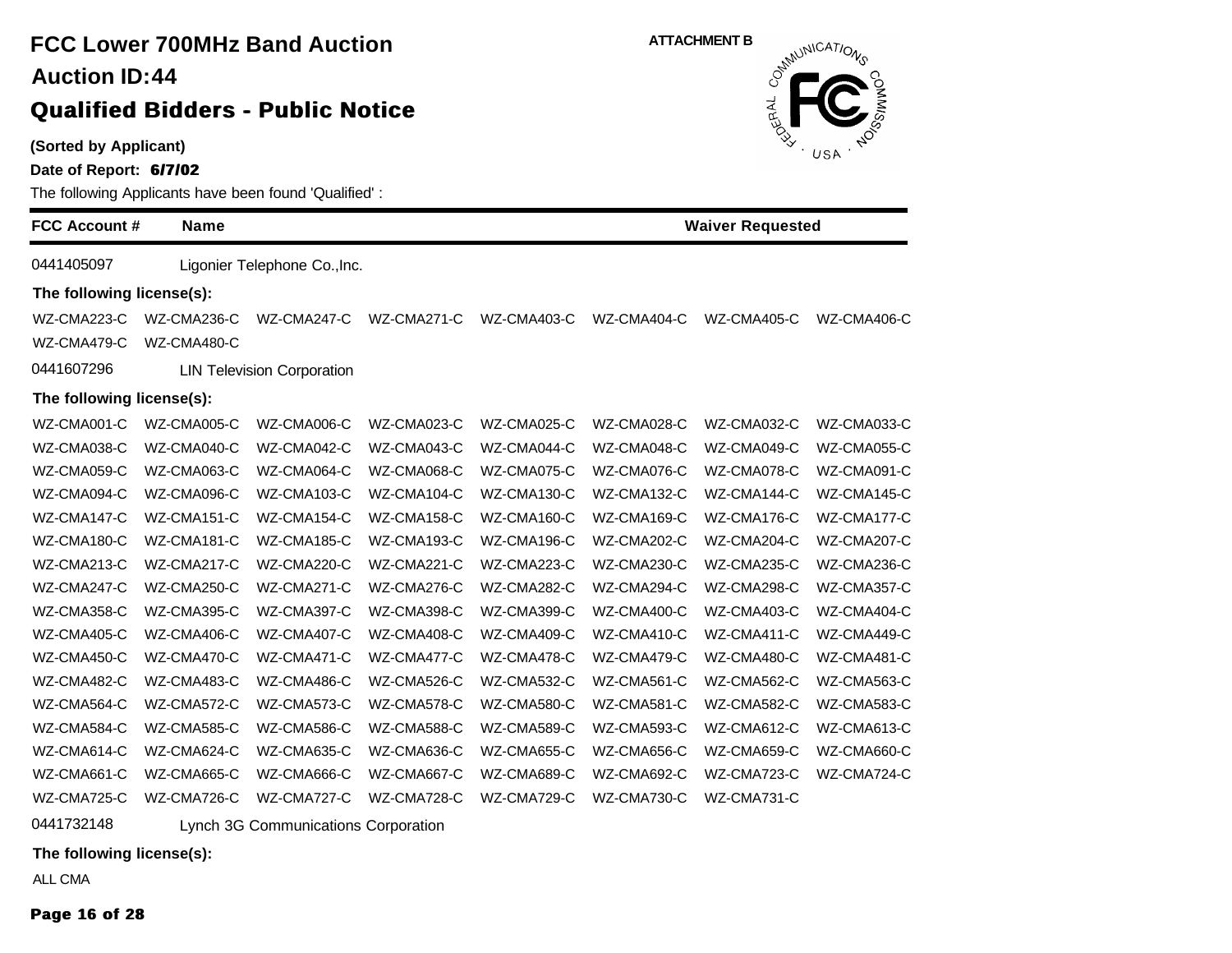### **(Sorted by Applicant) Date of Report: 6/7/02** The following Applicants have been found 'Qualified' : **FCC Account # Name FCC Lower 700MHz Band Auction Qualified Bidders - Public Notice 44 Auction ID: ATTACHMENT B**<br>  $\delta^{mN}$ **Waiver Requested** 0441120133 Mark Twain Communications Company **The following license(s):** WZ-CMA506-C 0442325564 McBride Spectrum Partners I, LLC **The following license(s):** ALL CMA 0441115078 McDonald County Telephone Company **The following license(s):** WZ-CMA517-C 0441753588 McElroy Electronics Corporation **The following license(s):** ALL CMA 0441428552 MilkyWay Broadband, LLC **The following license(s):** ALL CMA ALL EAG 0441615493 Missouri RSA No. 7 L.P. dba Mid-Missouri Cellular **The following license(s):** ALL CMA 0441607305 Mobius Communications Company **The following license(s):** WZ-CMA065-C WZ-CMA172-C WZ-CMA267-C WZ-CMA289-C WZ-CMA299-C WZ-CMA533-C WZ-CMA534-C WZ-CMA535-C WZ-CMA536-C WZ-CMA537-C WZ-CMA538-C WZ-CMA539-C WZ-CMA540-C WZ-CMA541-C WZ-CMA542-C WZ-CMA634-C WZ-CMA635-C WZ-CMA636-C WZ-CMA637-C WZ-CMA638-C WZ-CMA639-C WZ-CMA640-C WZ-CMA641-C WZ-CMA642-C

#### **Page 17 of 28**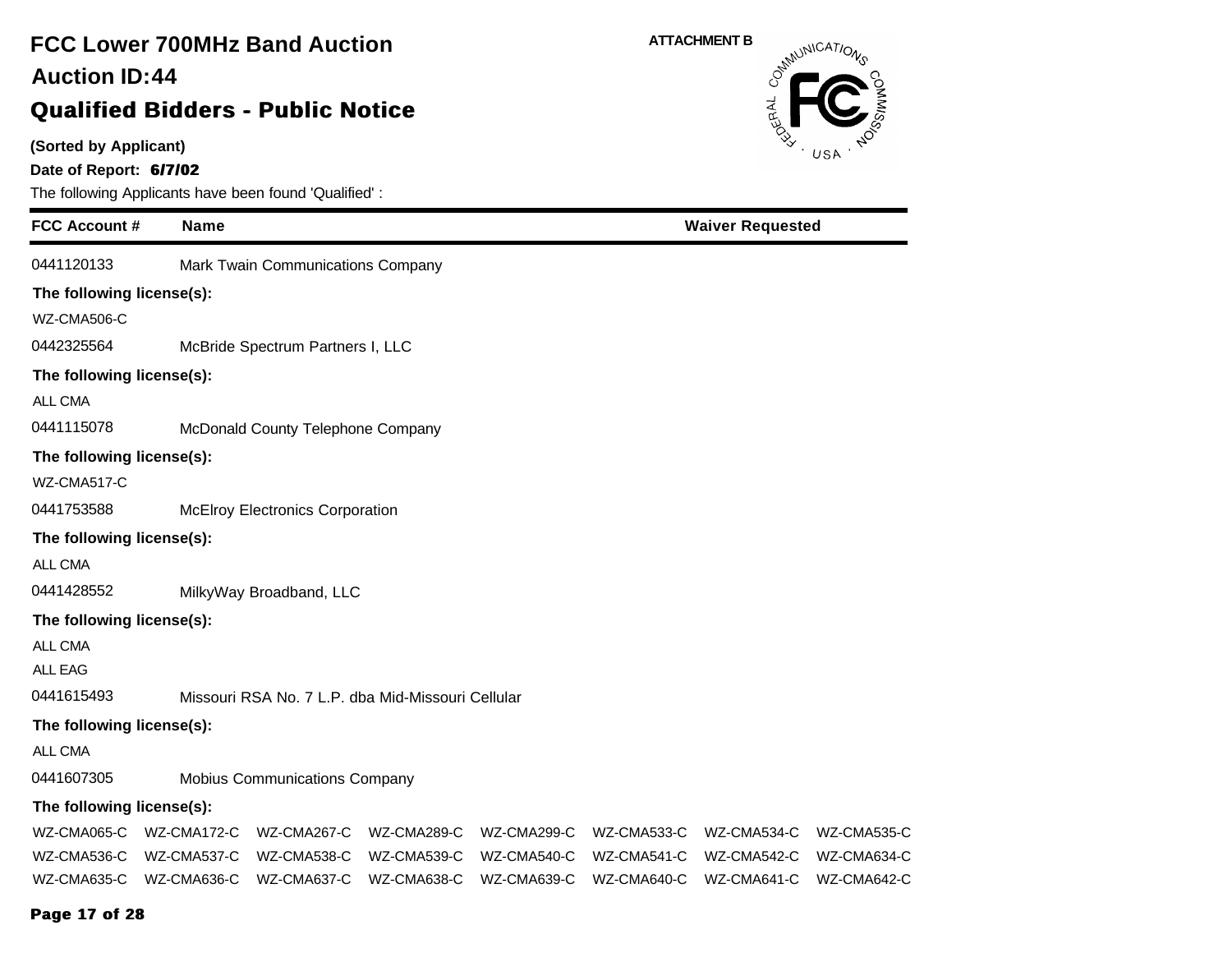**(Sorted by Applicant)**

**Date of Report: 6/7/02**

|                           |                                     | The following Applicants have been found Qualified. |             |                                                             |                         |             |
|---------------------------|-------------------------------------|-----------------------------------------------------|-------------|-------------------------------------------------------------|-------------------------|-------------|
| <b>FCC Account #</b>      | <b>Name</b>                         |                                                     |             |                                                             | <b>Waiver Requested</b> |             |
| 0441607305                |                                     | Mobius Communications Company                       |             |                                                             |                         |             |
| The following license(s): |                                     |                                                     |             |                                                             |                         |             |
| WZ-CMA718-C               |                                     | WZ-CMA719-C WZ-CMA720-C WZ-CMA721-C WZ-CMA722-C     |             |                                                             |                         |             |
| 0441931129                |                                     | Montana Spectrum Alliance                           |             |                                                             |                         |             |
| The following license(s): |                                     |                                                     |             |                                                             |                         |             |
|                           | WZ-CMA268-C WZ-CMA297-C WZ-CMA523-C |                                                     | WZ-CMA524-C | WZ-CMA525-C WZ-CMA526-C WZ-CMA527-C WZ-CMA528-C             |                         |             |
| WZ-CMA529-C               |                                     | WZ-CMA530-C WZ-CMA531-C WZ-CMA532-C                 |             |                                                             |                         |             |
| 0441736344                | MTC North, Inc.                     |                                                     |             |                                                             |                         |             |
| The following license(s): |                                     |                                                     |             |                                                             |                         |             |
| WZ-CMA563-C               |                                     |                                                     |             |                                                             |                         |             |
| 0441954368                |                                     | NEMONT COMMUNICATIONS, INC.                         |             |                                                             |                         |             |
| The following license(s): |                                     |                                                     |             |                                                             |                         |             |
|                           | WZ-CMA525-C WZ-CMA526-C WZ-CMA531-C |                                                     |             |                                                             |                         |             |
| 0442208463                |                                     | New Ulm Telecom, Inc.                               |             |                                                             |                         |             |
| The following license(s): |                                     |                                                     |             |                                                             |                         |             |
|                           | WZ-CMA488-C WZ-CMA489-C WZ-CMA490-C |                                                     |             |                                                             |                         |             |
| 0440928162                |                                     | Nortex Communications Company                       |             |                                                             |                         |             |
| The following license(s): |                                     |                                                     |             |                                                             |                         |             |
| WZ-CMA657-C               |                                     |                                                     |             |                                                             |                         |             |
| 0441431197                |                                     | North Dakota Network Co.                            |             |                                                             |                         |             |
| The following license(s): |                                     |                                                     |             |                                                             |                         |             |
|                           | WZ-CMA221-C WZ-CMA276-C             |                                                     |             | WZ-CMA298-C WZ-CMA580-C WZ-CMA581-C WZ-CMA582-C WZ-CMA583-C |                         | WZ-CMA584-C |

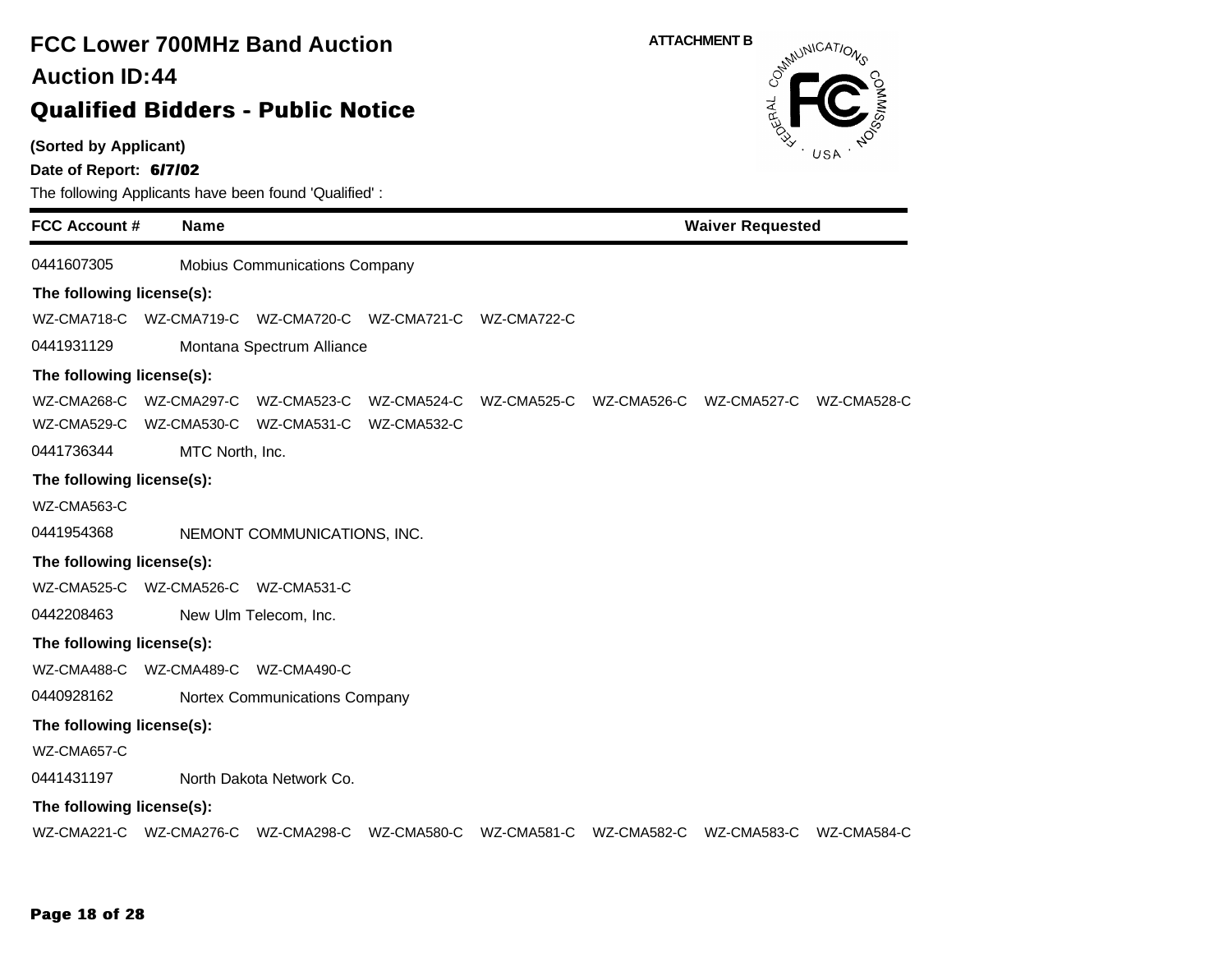# **FCC Lower 700MHz Band Auction 44 Auction ID:**

### **Qualified Bidders - Public Notice**

**(Sorted by Applicant)**

**Date of Report: 6/7/02**

| <b>FCC Account #</b>      | <b>Name</b>                               | <b>Waiver Requested</b> |
|---------------------------|-------------------------------------------|-------------------------|
| 0441759365                | Northeast Nebraska Telephone Company      | $\star$                 |
| The following license(s): |                                           |                         |
| WZ-CMA534-C               | WZ-CMA535-C WZ-CMA537-C                   |                         |
| 0441122116                | Northern New Mexico Telecom, Inc.         |                         |
| The following license(s): |                                           |                         |
| WZ-CMA554-C               |                                           |                         |
| 0441828218                | Northern Rural Cable TV Cooperative, Inc. |                         |
| The following license(s): |                                           |                         |
| WZ-CMA636-C               | WZ-CMA637-C WZ-CMA641-C                   |                         |
| 0441820145                | Northwest Communications Cooperative      |                         |
| The following license(s): |                                           |                         |
| WZ-CMA580-C               |                                           |                         |
| 0441754445                | Omega Communications, LLC                 |                         |
| The following license(s): |                                           |                         |
| <b>ALL EAG</b>            |                                           |                         |
| 0441718401                | Panhandle Telecommunication Systems, Inc. |                         |
| The following license(s): |                                           |                         |
| WZ-CMA596-C               |                                           |                         |
| 0441738098                | Peoples Telephone Cooperative, Inc.       |                         |
| The following license(s): |                                           |                         |
| WZ-CMA658-C WZ-CMA661-C   | WZ-CMA662-C                               |                         |

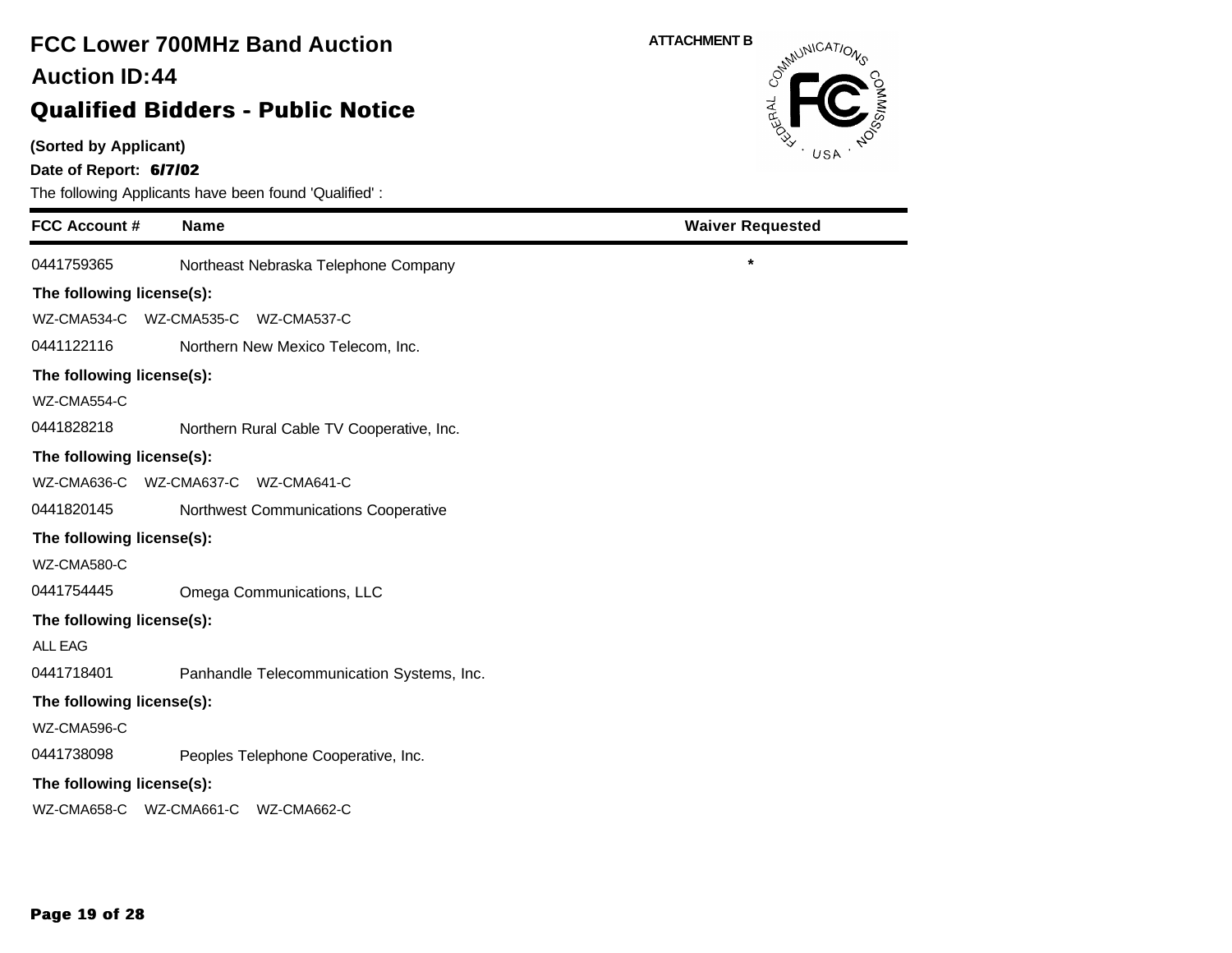**(Sorted by Applicant)**

**Date of Report: 6/7/02**

The following Applicants have been found 'Qualified' :

| <b>FCC Account #</b>      | <b>Name</b> |             |             |             |             | <b>Waiver Requested</b> |             |
|---------------------------|-------------|-------------|-------------|-------------|-------------|-------------------------|-------------|
| 0441535097                | PGTV, Inc.  |             |             |             |             |                         |             |
| The following license(s): |             |             |             |             |             |                         |             |
| ALL EAG                   |             |             |             |             |             |                         |             |
| WZ-CMA001-C               | WZ-CMA002-C | WZ-CMA003-C | WZ-CMA004-C | WZ-CMA005-C | WZ-CMA006-C | WZ-CMA007-C             | WZ-CMA008-C |
| WZ-CMA009-C               | WZ-CMA010-C | WZ-CMA011-C | WZ-CMA012-C | WZ-CMA013-C | WZ-CMA014-C | WZ-CMA015-C             | WZ-CMA016-C |
| WZ-CMA017-C               | WZ-CMA018-C | WZ-CMA019-C | WZ-CMA020-C | WZ-CMA021-C | WZ-CMA022-C | WZ-CMA023-C             | WZ-CMA024-C |
| WZ-CMA025-C               | WZ-CMA026-C | WZ-CMA027-C | WZ-CMA028-C | WZ-CMA029-C | WZ-CMA030-C | WZ-CMA031-C             | WZ-CMA032-C |
| WZ-CMA033-C               | WZ-CMA034-C | WZ-CMA035-C | WZ-CMA036-C | WZ-CMA037-C | WZ-CMA038-C | WZ-CMA039-C             | WZ-CMA040-C |
| WZ-CMA041-C               | WZ-CMA042-C | WZ-CMA043-C | WZ-CMA044-C | WZ-CMA045-C | WZ-CMA046-C | WZ-CMA047-C             | WZ-CMA048-C |
| WZ-CMA049-C               | WZ-CMA050-C | WZ-CMA051-C | WZ-CMA052-C | WZ-CMA053-C | WZ-CMA054-C | WZ-CMA055-C             | WZ-CMA056-C |
| WZ-CMA057-C               | WZ-CMA058-C | WZ-CMA059-C | WZ-CMA060-C | WZ-CMA061-C | WZ-CMA062-C | WZ-CMA063-C             | WZ-CMA064-C |
| WZ-CMA065-C               | WZ-CMA066-C | WZ-CMA067-C | WZ-CMA068-C | WZ-CMA069-C | WZ-CMA070-C | WZ-CMA071-C             | WZ-CMA072-C |
| WZ-CMA073-C               | WZ-CMA074-C | WZ-CMA075-C | WZ-CMA076-C | WZ-CMA077-C | WZ-CMA078-C | WZ-CMA079-C             | WZ-CMA080-C |
| WZ-CMA081-C               | WZ-CMA082-C | WZ-CMA083-C | WZ-CMA084-C | WZ-CMA085-C | WZ-CMA086-C | WZ-CMA087-C             | WZ-CMA088-C |
| WZ-CMA089-C               | WZ-CMA090-C | WZ-CMA091-C | WZ-CMA092-C | WZ-CMA093-C | WZ-CMA094-C | WZ-CMA095-C             | WZ-CMA096-C |
| WZ-CMA097-C               | WZ-CMA098-C | WZ-CMA099-C | WZ-CMA100-C | WZ-CMA101-C | WZ-CMA102-C | WZ-CMA103-C             | WZ-CMA104-C |
| WZ-CMA105-C               | WZ-CMA106-C | WZ-CMA107-C | WZ-CMA108-C | WZ-CMA109-C | WZ-CMA110-C | WZ-CMA111-C             | WZ-CMA112-C |
| WZ-CMA113-C               | WZ-CMA114-C | WZ-CMA115-C | WZ-CMA116-C | WZ-CMA117-C | WZ-CMA118-C | WZ-CMA119-C             | WZ-CMA120-C |
| WZ-CMA121-C               | WZ-CMA122-C | WZ-CMA123-C | WZ-CMA124-C | WZ-CMA125-C | WZ-CMA126-C | WZ-CMA127-C             | WZ-CMA128-C |
| WZ-CMA129-C               | WZ-CMA130-C | WZ-CMA131-C | WZ-CMA132-C | WZ-CMA133-C | WZ-CMA134-C | WZ-CMA135-C             | WZ-CMA136-C |
| WZ-CMA137-C               | WZ-CMA138-C | WZ-CMA139-C | WZ-CMA140-C | WZ-CMA141-C | WZ-CMA142-C | WZ-CMA143-C             | WZ-CMA144-C |
| WZ-CMA145-C               | WZ-CMA146-C | WZ-CMA147-C | WZ-CMA148-C | WZ-CMA149-C | WZ-CMA150-C | WZ-CMA151-C             | WZ-CMA152-C |
| WZ-CMA153-C               | WZ-CMA154-C | WZ-CMA155-C | WZ-CMA156-C | WZ-CMA157-C | WZ-CMA158-C | WZ-CMA159-C             | WZ-CMA160-C |
| WZ-CMA161-C               | WZ-CMA162-C | WZ-CMA163-C | WZ-CMA164-C | WZ-CMA165-C | WZ-CMA166-C | WZ-CMA167-C             | WZ-CMA168-C |
| WZ-CMA169-C               | WZ-CMA170-C | WZ-CMA171-C | WZ-CMA172-C | WZ-CMA173-C | WZ-CMA174-C | WZ-CMA175-C             | WZ-CMA176-C |
| WZ-CMA177-C               | WZ-CMA178-C | WZ-CMA179-C | WZ-CMA180-C | WZ-CMA181-C | WZ-CMA182-C | WZ-CMA183-C             | WZ-CMA184-C |
| WZ-CMA185-C               | WZ-CMA186-C | WZ-CMA187-C | WZ-CMA188-C | WZ-CMA189-C | WZ-CMA190-C | WZ-CMA191-C             | WZ-CMA192-C |

**ATTACHMENT B** JERAL USA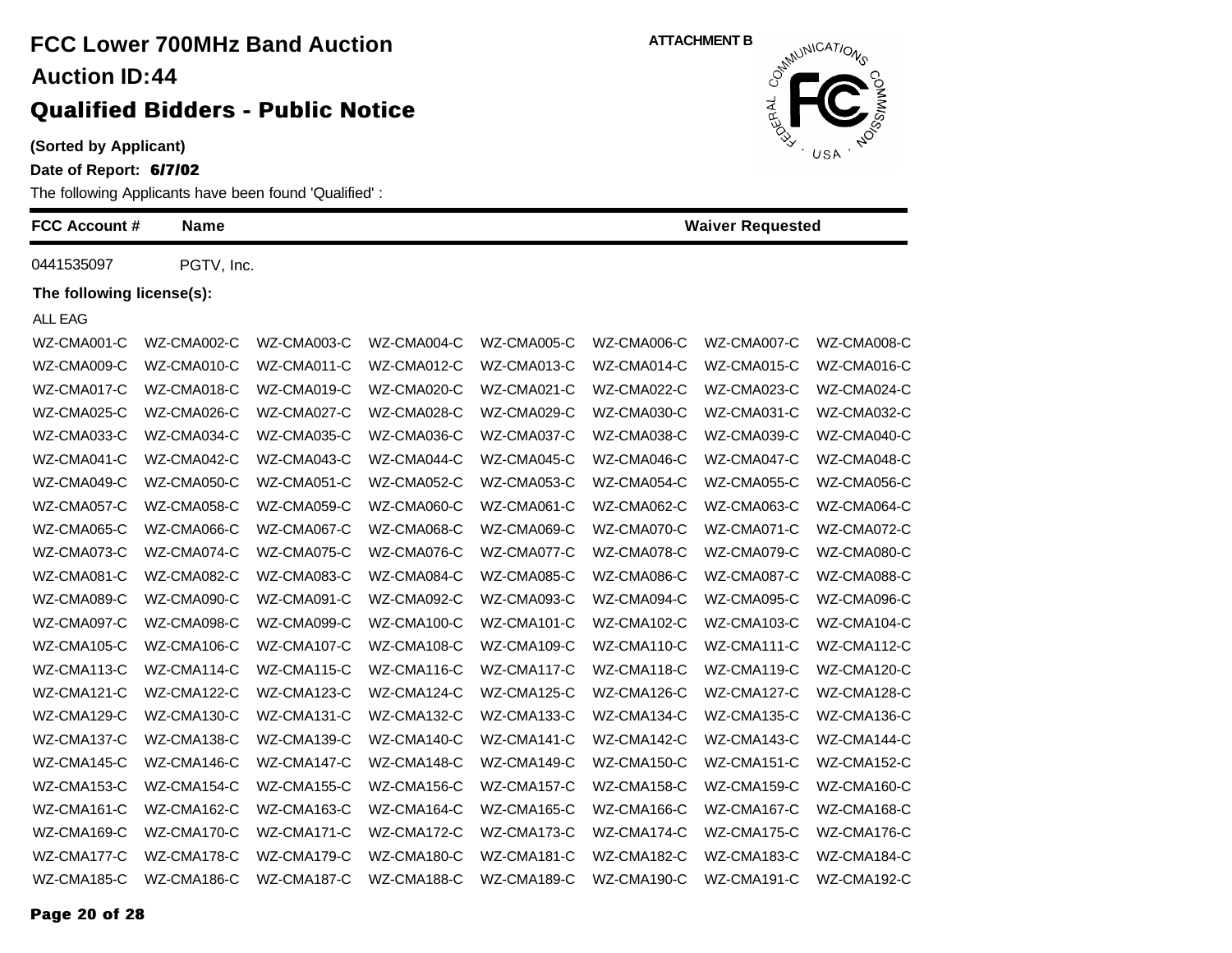**(Sorted by Applicant)**

**Date of Report: 6/7/02**

| The following Applicants have been found 'Qualified': |             |                         |             |             |             |                         |             |  |
|-------------------------------------------------------|-------------|-------------------------|-------------|-------------|-------------|-------------------------|-------------|--|
| <b>FCC Account #</b>                                  | <b>Name</b> |                         |             |             |             | <b>Waiver Requested</b> |             |  |
| 0441535097                                            | PGTV, Inc.  |                         |             |             |             |                         |             |  |
| The following license(s):                             |             |                         |             |             |             |                         |             |  |
| WZ-CMA193-C                                           | WZ-CMA194-C | WZ-CMA195-C             | WZ-CMA196-C | WZ-CMA197-C | WZ-CMA198-C | WZ-CMA199-C             | WZ-CMA200-C |  |
| WZ-CMA201-C                                           | WZ-CMA202-C | WZ-CMA203-C             | WZ-CMA204-C | WZ-CMA205-C | WZ-CMA206-C | WZ-CMA207-C             | WZ-CMA208-C |  |
| WZ-CMA209-C                                           | WZ-CMA210-C | WZ-CMA211-C             | WZ-CMA212-C | WZ-CMA213-C | WZ-CMA214-C | WZ-CMA215-C             | WZ-CMA216-C |  |
| WZ-CMA217-C                                           | WZ-CMA218-C | WZ-CMA219-C             | WZ-CMA220-C | WZ-CMA221-C | WZ-CMA222-C | WZ-CMA223-C             | WZ-CMA224-C |  |
| WZ-CMA225-C                                           | WZ-CMA226-C | WZ-CMA227-C             | WZ-CMA228-C | WZ-CMA229-C | WZ-CMA230-C | WZ-CMA231-C             | WZ-CMA232-C |  |
| WZ-CMA233-C                                           | WZ-CMA234-C | WZ-CMA235-C             | WZ-CMA236-C | WZ-CMA237-C | WZ-CMA238-C | WZ-CMA239-C             | WZ-CMA240-C |  |
| WZ-CMA241-C                                           | WZ-CMA242-C | WZ-CMA243-C             | WZ-CMA244-C | WZ-CMA245-C | WZ-CMA246-C | WZ-CMA247-C             | WZ-CMA248-C |  |
| WZ-CMA249-C                                           | WZ-CMA250-C | WZ-CMA251-C             | WZ-CMA252-C | WZ-CMA253-C | WZ-CMA254-C | WZ-CMA255-C             | WZ-CMA256-C |  |
| WZ-CMA257-C                                           | WZ-CMA258-C | WZ-CMA259-C             | WZ-CMA260-C | WZ-CMA261-C | WZ-CMA262-C | WZ-CMA263-C             | WZ-CMA264-C |  |
| WZ-CMA265-C                                           | WZ-CMA266-C | WZ-CMA267-C             | WZ-CMA268-C | WZ-CMA269-C | WZ-CMA270-C | WZ-CMA271-C             | WZ-CMA272-C |  |
| WZ-CMA273-C                                           | WZ-CMA274-C | WZ-CMA275-C             | WZ-CMA276-C | WZ-CMA277-C | WZ-CMA278-C | WZ-CMA279-C             | WZ-CMA280-C |  |
| WZ-CMA281-C                                           | WZ-CMA282-C | WZ-CMA283-C             | WZ-CMA284-C | WZ-CMA285-C | WZ-CMA286-C | WZ-CMA287-C             | WZ-CMA288-C |  |
| WZ-CMA289-C                                           | WZ-CMA290-C | WZ-CMA291-C             | WZ-CMA292-C | WZ-CMA293-C | WZ-CMA294-C | WZ-CMA295-C             | WZ-CMA296-C |  |
| WZ-CMA297-C                                           | WZ-CMA298-C | WZ-CMA299-C             | WZ-CMA300-C | WZ-CMA301-C | WZ-CMA302-C | WZ-CMA303-C             | WZ-CMA304-C |  |
| WZ-CMA305-C                                           | WZ-CMA306-C |                         |             |             |             |                         |             |  |
| 0441546587                                            |             | Pinpoint Wireless, Inc. |             |             |             |                         |             |  |
| The following license(s):                             |             |                         |             |             |             |                         |             |  |

WZ-CMA540-C WZ-CMA541-C

0441429409 Pioneer Telephone Association, Inc.

### **The following license(s):**

ALL CMA

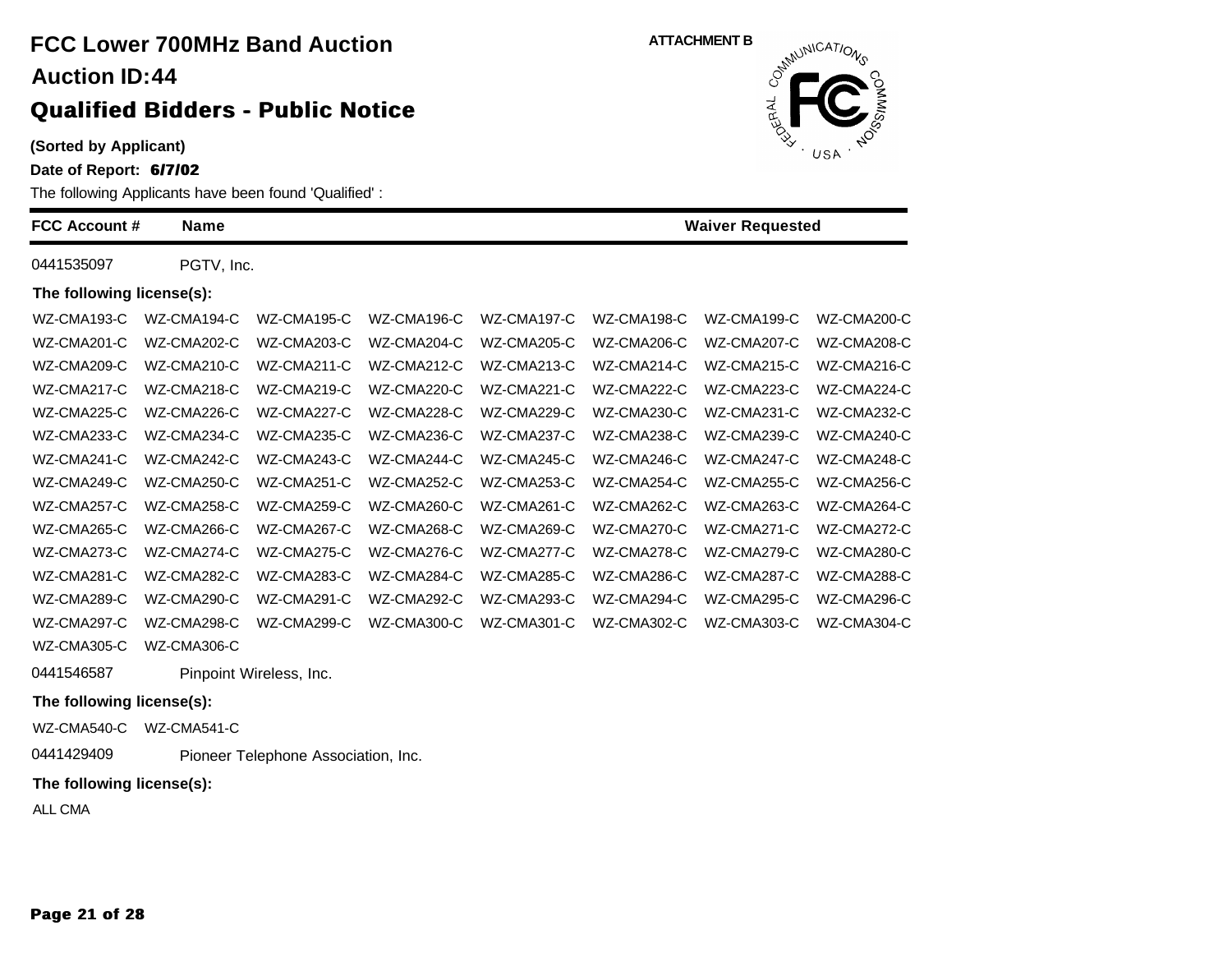# **FCC Lower 700MHz Band Auction 44 Auction ID:**

### **Qualified Bidders - Public Notice**

**(Sorted by Applicant)**

**Date of Report: 6/7/02**

| <b>FCC Account #</b>      | <b>Name</b>                                                    | <b>Waiver Requested</b> |
|---------------------------|----------------------------------------------------------------|-------------------------|
| 0441847204                | Plateau Telecommunications, Inc.                               |                         |
| The following license(s): |                                                                |                         |
| ALL CMA                   |                                                                |                         |
| 0441754513                | Poka Lambro Telecommunications, Ltd.                           | $\star$                 |
| The following license(s): |                                                                |                         |
| ALL CMA                   |                                                                |                         |
| 0441603099                | Public Service Wireless Services, Inc.                         |                         |
| The following license(s): |                                                                |                         |
| ALL CMA                   |                                                                |                         |
| <b>ALL EAG</b>            |                                                                |                         |
| 0441403369                | PVT Networks, Inc.                                             |                         |
| The following license(s): |                                                                |                         |
| WZ-CMA553-C               | WZ-CMA554-C<br>WZ-CMA555-C WZ-CMA556-C WZ-CMA557-C WZ-CMA558-C |                         |
| 0441616589                | Radiofone Nationwide PCS, LLC                                  |                         |
| The following license(s): |                                                                |                         |
| ALL CMA                   |                                                                |                         |
| <b>ALL EAG</b>            |                                                                |                         |
| 0441711354                | Rainbow Telephone Cooperative Association, Inc.                |                         |
| The following license(s): |                                                                |                         |
| WZ-CMA179-C               | WZ-CMA301-C WZ-CMA431-C WZ-CMA432-C                            |                         |
| 0441103401                | Redwood County Telephone Company                               |                         |
| The following license(s): |                                                                |                         |
| <b>ALL CMA</b>            |                                                                |                         |

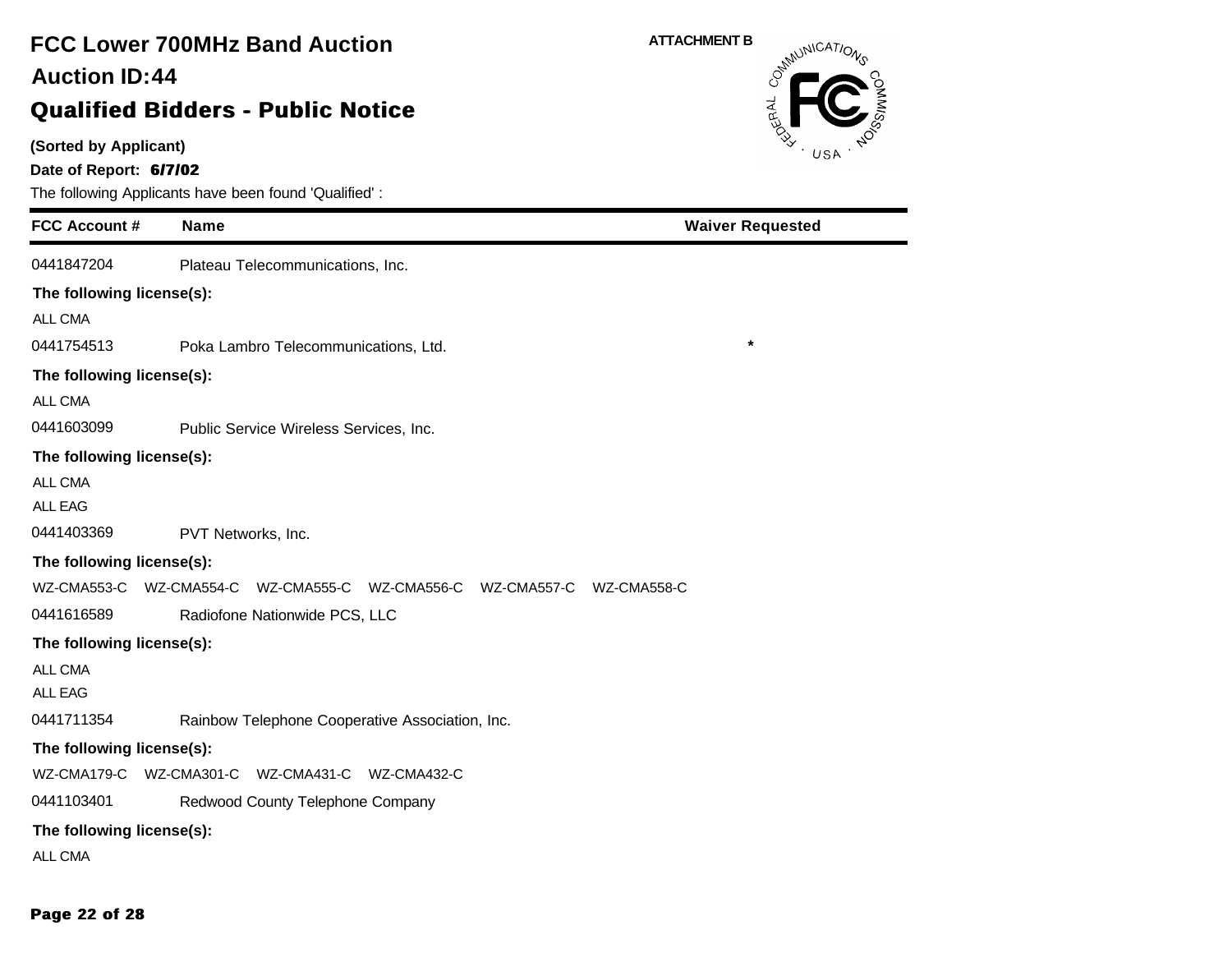### **(Sorted by Applicant) Date of Report: 6/7/02** The following Applicants have been found 'Qualified' : **FCC Account # Name FCC Lower 700MHz Band Auction Qualified Bidders - Public Notice 44 Auction ID: ATTACHMENT B**<br>  $\delta^{mN}$ **Waiver Requested** 0441249198 Ringgold Telephone PCS Corporation **The following license(s):** WZ-CMA088-C WZ-CMA371-C 0440952448 Ronan Telephone Company **The following license(s):** WZ-CMA523-C WZ-CMA527-C 0441651122 S&T Communications Inc **The following license(s):** WZ-CMA428-C WZ-CMA433-C 0441634345 San Carlos Apache Telecommunications Utility, Inc. **\* The following license(s):** WZ-CMA321-C WZ-CMA322-C 0440210527 Scott Reiter **The following license(s):** ALL CMA ALL EAG 0441345223 Silver Star Telephone Co. Inc. **The following license(s):** WZ-CMA190-C WZ-CMA268-C WZ-CMA297-C WZ-CMA299-C WZ-CMA388-C WZ-CMA389-C WZ-CMA390-C WZ-CMA391-C WZ-CMA392-C WZ-CMA393-C WZ-CMA523-C WZ-CMA524-C WZ-CMA525-C WZ-CMA526-C WZ-CMA527-C WZ-CMA528-C WZ-CMA529-C WZ-CMA530-C WZ-CMA531-C WZ-CMA532-C WZ-CMA718-C WZ-CMA719-C WZ-CMA720-C WZ-CMA721-C WZ-CMA722-C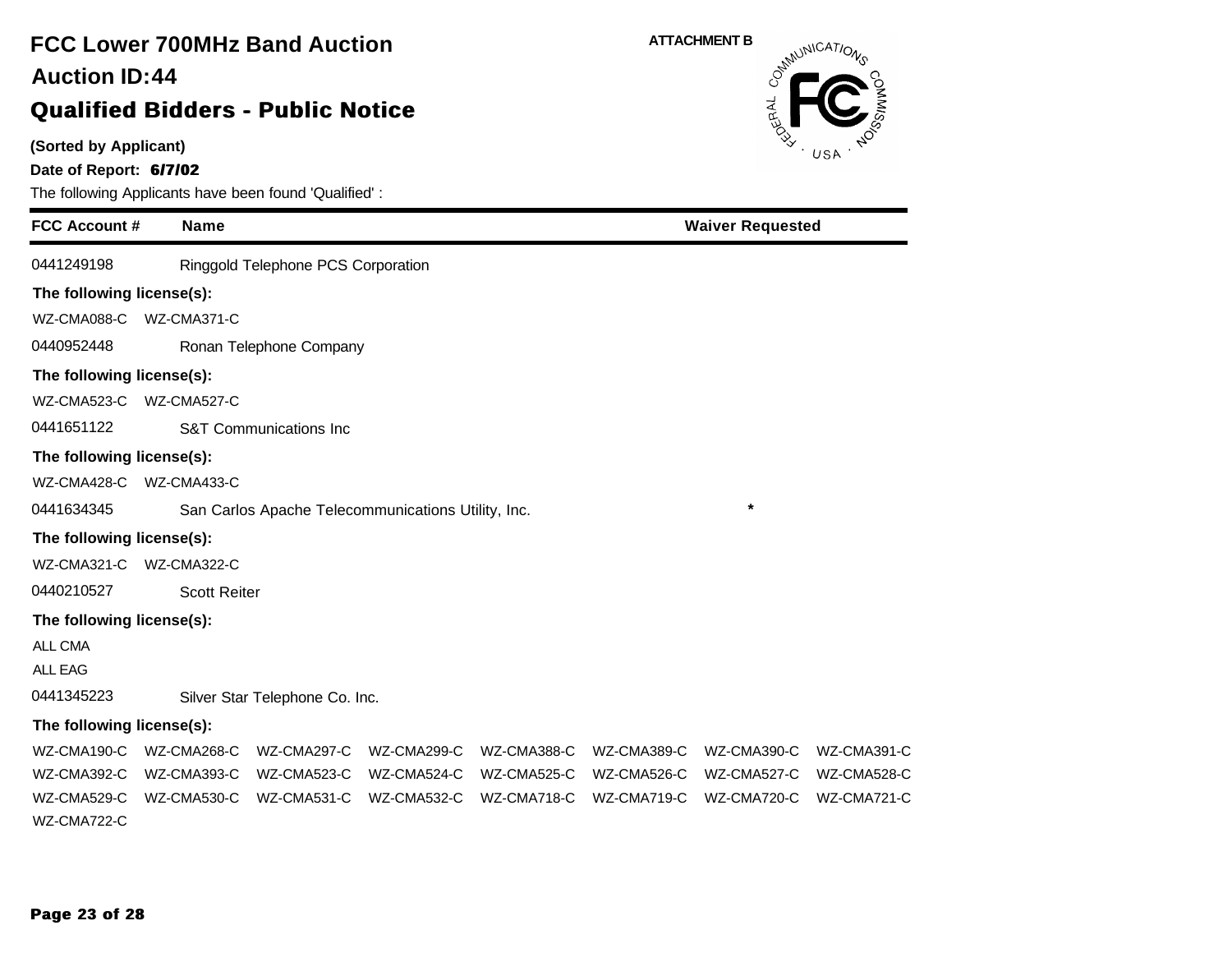### **(Sorted by Applicant) Date of Report: 6/7/02** The following Applicants have been found 'Qualified' : **FCC Account # Name FCC Lower 700MHz Band Auction Qualified Bidders - Public Notice 44 Auction ID: ATTACHMENT B Waiver Requested** 0441706539 Sinclair Broadcast Group, Inc. **The following license(s):** ALL CMA 0441429592 SJI, Inc. **The following license(s):** ALL CMA 0441543259 SKT Ventures, Inc. **The following license(s):** WZ-CMA089-C WZ-CMA436-C 0441522453 Spectrum Holdings I LP **The following license(s):** ALL CMA ALL EAG 0441431217 Star Telephone Company, Inc. **The following license(s):** WZ-CMA459-C 0441724048 Star Wireless LLC **The following license(s):** ALL CMA ALL EAG 0441118542 Swayzee Telephone Company

#### **The following license(s):**

WZ-CMA405-C WZ-CMA406-C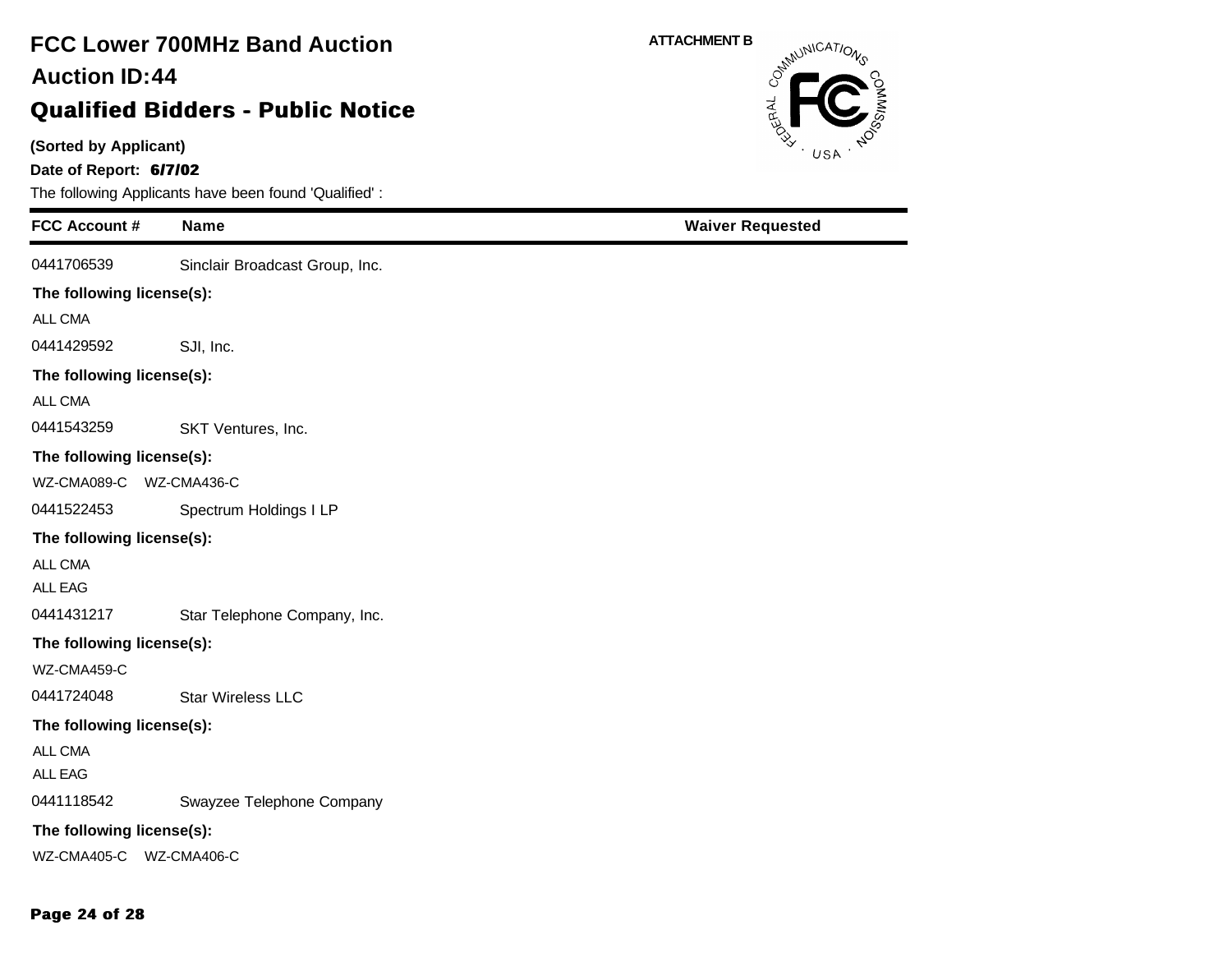### **(Sorted by Applicant) Date of Report: 6/7/02** The following Applicants have been found 'Qualified' : **FCC Account # Name FCC Lower 700MHz Band Auction Qualified Bidders - Public Notice 44 Auction ID: ATTACHMENT B**<br>  $\delta^{mN}$ **Waiver Requested** 0441527097 Sweetwater Wireless, L.P. **The following license(s):** ALL CMA ALL EAG 0441640254 The Ponderosa Telephone Co. **The following license(s):** WZ-CMA002-C WZ-CMA007-C WZ-CMA018-C WZ-CMA026-C WZ-CMA027-C WZ-CMA035-C WZ-CMA073-C WZ-CMA074-C WZ-CMA077-C WZ-CMA086-C WZ-CMA097-C WZ-CMA107-C WZ-CMA111-C WZ-CMA123-C WZ-CMA124-C WZ-CMA126-C WZ-CMA142-C WZ-CMA150-C WZ-CMA175-C WZ-CMA215-C WZ-CMA254-C WZ-CMA274-C WZ-CMA285-C WZ-CMA318-C WZ-CMA319-C WZ-CMA321-C WZ-CMA322-C WZ-CMA323-C WZ-CMA336-C WZ-CMA337-C WZ-CMA338-C WZ-CMA339-C WZ-CMA340-C WZ-CMA341-C WZ-CMA342-C WZ-CMA343-C WZ-CMA344-C WZ-CMA345-C WZ-CMA346-C WZ-CMA347-C WZ-CMA553-C WZ-CMA555-C WZ-CMA556-C WZ-CMA557-C WZ-CMA558-C 0441711365 The Tri-county Telephone Association, Inc. **The following license(s):** WZ-CMA431-C WZ-CMA435-C WZ-CMA436-C 0441936442 TRIANGLE COMMUNICATION SYSTEM, INC. **The following license(s):** WZ-CMA524-C WZ-CMA528-C WZ-CMA529-C 0441546276 Tri-County Communications, Inc. **The following license(s):** ALL CMA 0441950302 Union Telephone Company **The following license(s):** ALL CMA

#### **Page 25 of 28**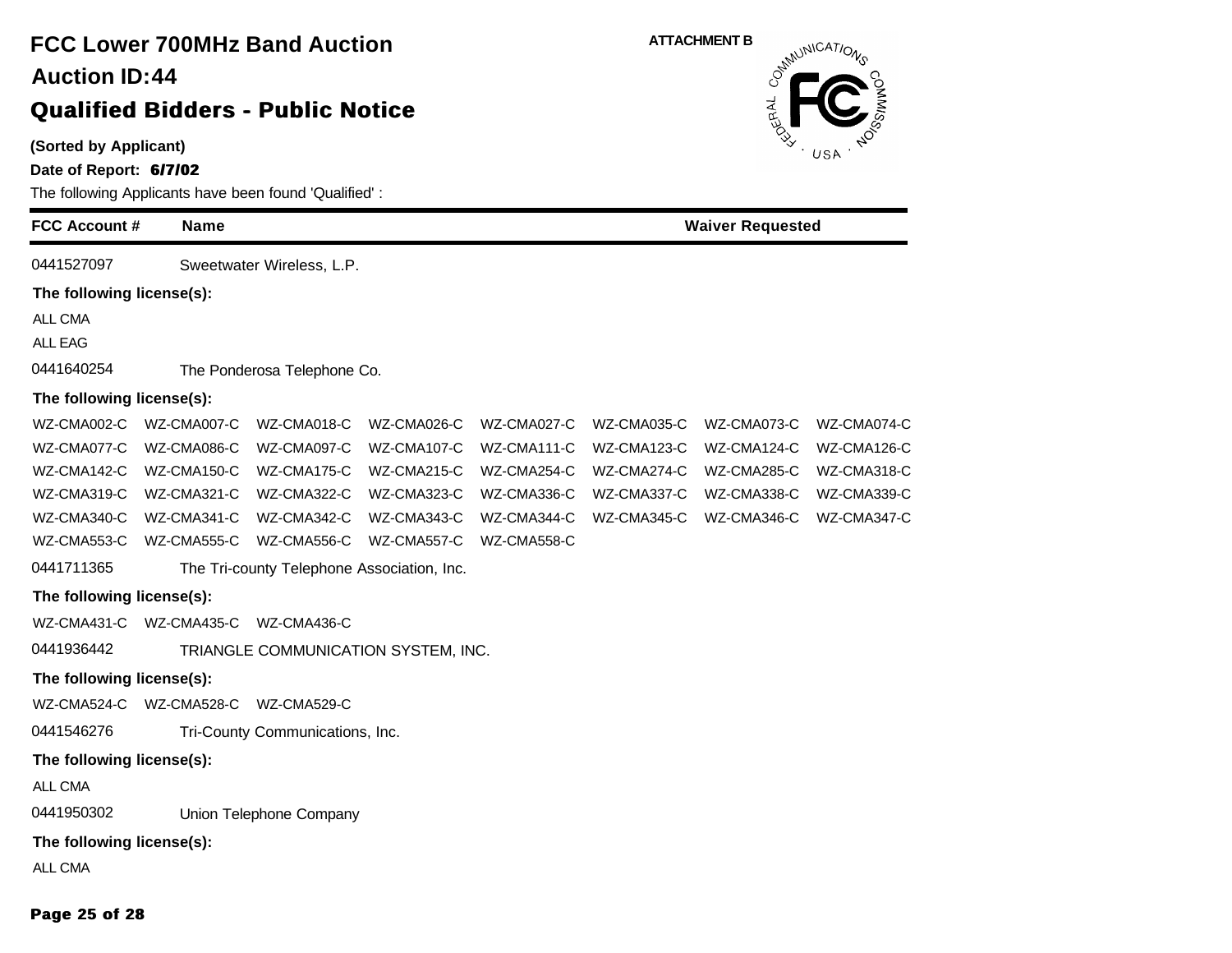| <b>FCC Lower 700MHz Band Auction</b><br><b>Auction ID:44</b><br><b>Qualified Bidders - Public Notice</b> |                                                       | <b>ATTACHMENT B</b><br>OSMUNICATIONS<br>OERAL |             |             |                         |             |  |  |
|----------------------------------------------------------------------------------------------------------|-------------------------------------------------------|-----------------------------------------------|-------------|-------------|-------------------------|-------------|--|--|
| (Sorted by Applicant)<br>Date of Report: 6/7/02                                                          | The following Applicants have been found 'Qualified': |                                               |             |             | USA                     |             |  |  |
| <b>FCC Account #</b>                                                                                     | <b>Name</b>                                           |                                               |             |             | <b>Waiver Requested</b> |             |  |  |
| 0441537311                                                                                               | United Telephone Association, Inc.                    |                                               |             |             |                         |             |  |  |
| The following license(s):                                                                                |                                                       |                                               |             |             |                         |             |  |  |
| WZ-CMA438-C                                                                                              | WZ-CMA439-C<br>WZ-CMA440-C                            |                                               |             |             |                         |             |  |  |
| 0440853227                                                                                               | UNITED TELEPHONE MUTUAL AID CORPORATION               |                                               |             |             |                         |             |  |  |
| The following license(s):                                                                                |                                                       |                                               |             |             |                         |             |  |  |
| WZ-CMA581-C                                                                                              |                                                       |                                               |             |             |                         |             |  |  |
| 0441710215                                                                                               | Valliant Telephone Company, Inc.                      |                                               |             |             |                         |             |  |  |
| The following license(s):                                                                                |                                                       |                                               |             |             |                         |             |  |  |
| WZ-CMA605-C                                                                                              |                                                       |                                               |             |             |                         |             |  |  |
| 0441249515                                                                                               | VCOM U.S. Inc.                                        |                                               |             |             | *                       |             |  |  |
| The following license(s):                                                                                |                                                       |                                               |             |             |                         |             |  |  |
| ALL CMA                                                                                                  |                                                       |                                               |             |             |                         |             |  |  |
| 0441501385                                                                                               | Vulcan Spectrum LLC                                   |                                               |             |             |                         |             |  |  |
| The following license(s):                                                                                |                                                       |                                               |             |             |                         |             |  |  |
| ALL CMA                                                                                                  |                                                       |                                               |             |             |                         |             |  |  |
| ALL EAG                                                                                                  |                                                       |                                               |             |             |                         |             |  |  |
| 0441556114                                                                                               | Waller, Inc.                                          |                                               |             |             |                         |             |  |  |
| The following license(s):                                                                                |                                                       |                                               |             |             |                         |             |  |  |
| WZ-CMA493-C                                                                                              | WZ-CMA494-C<br>WZ-CMA496-C                            |                                               |             |             |                         |             |  |  |
| 0441442347                                                                                               | Webster-Calhoun Cooperative Telephone Association     |                                               |             |             |                         |             |  |  |
| The following license(s):                                                                                |                                                       |                                               |             |             |                         |             |  |  |
| WZ-CMA065-C                                                                                              | WZ-CMA098-C<br>WZ-CMA102-C                            | WZ-CMA195-C                                   | WZ-CMA201-C | WZ-CMA253-C | WZ-CMA286-C             | WZ-CMA296-C |  |  |
| WZ-CMA412-C                                                                                              | WZ-CMA413-C<br>WZ-CMA414-C                            | WZ-CMA415-C                                   | WZ-CMA416-C | WZ-CMA417-C | WZ-CMA418-C             | WZ-CMA419-C |  |  |
| WZ-CMA420-C                                                                                              | WZ-CMA421-C<br>WZ-CMA422-C                            | WZ-CMA423-C                                   | WZ-CMA424-C | WZ-CMA425-C | WZ-CMA426-C             | WZ-CMA427-C |  |  |

### **Page 26 of 28**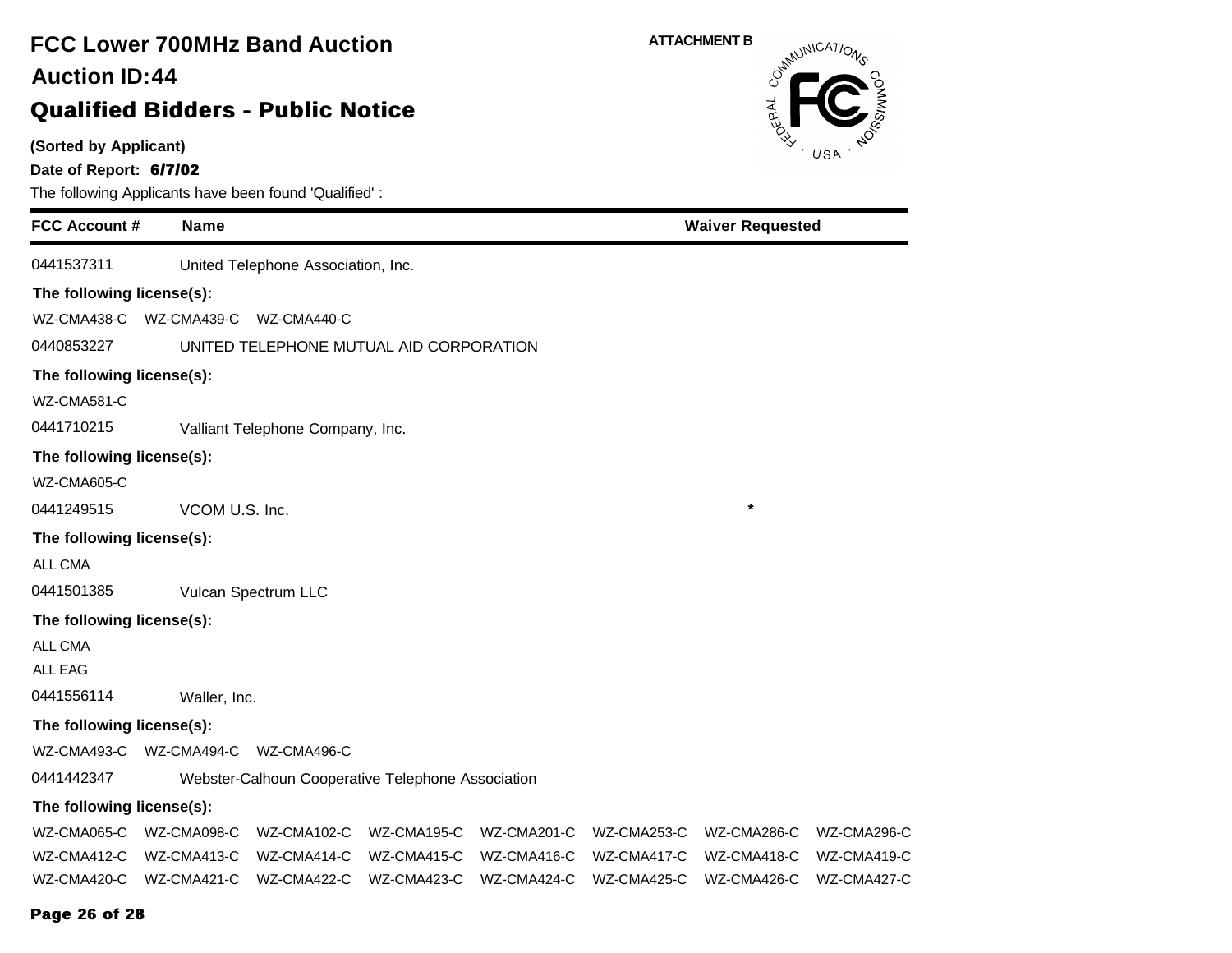**(Sorted by Applicant)**

**Date of Report: 6/7/02**

| Date of Report: <b>billuz</b><br>The following Applicants have been found 'Qualified': |             |                                           |             |             |             |                         |             |  |
|----------------------------------------------------------------------------------------|-------------|-------------------------------------------|-------------|-------------|-------------|-------------------------|-------------|--|
| <b>FCC Account #</b>                                                                   | <b>Name</b> |                                           |             |             |             | <b>Waiver Requested</b> |             |  |
| 0440919101                                                                             |             | West Wisconsin Telcom Cooperative, Inc.   |             |             |             |                         |             |  |
| The following license(s):                                                              |             |                                           |             |             |             |                         |             |  |
| WZ-CMA712-C                                                                            |             |                                           |             |             |             |                         |             |  |
| 0441646428                                                                             |             | Whidbey Telephone Company                 |             |             |             |                         |             |  |
| The following license(s):                                                              |             |                                           |             |             |             |                         |             |  |
| WZ-CMA020-C                                                                            | WZ-CMA030-C | WZ-CMA082-C                               | WZ-CMA109-C | WZ-CMA135-C | WZ-CMA148-C | WZ-CMA190-C             | WZ-CMA191-C |  |
| WZ-CMA212-C                                                                            | WZ-CMA214-C | WZ-CMA215-C                               | WZ-CMA229-C | WZ-CMA242-C | WZ-CMA254-C | WZ-CMA268-C             | WZ-CMA270-C |  |
| WZ-CMA297-C                                                                            | WZ-CMA336-C | WZ-CMA337-C                               | WZ-CMA343-C | WZ-CMA344-C | WZ-CMA345-C | WZ-CMA388-C             | WZ-CMA389-C |  |
| WZ-CMA390-C                                                                            | WZ-CMA391-C | WZ-CMA392-C                               | WZ-CMA393-C | WZ-CMA523-C | WZ-CMA524-C | WZ-CMA525-C             | WZ-CMA526-C |  |
| WZ-CMA527-C                                                                            | WZ-CMA528-C | WZ-CMA529-C                               | WZ-CMA530-C | WZ-CMA531-C | WZ-CMA532-C | WZ-CMA606-C             | WZ-CMA607-C |  |
| WZ-CMA608-C                                                                            | WZ-CMA609-C | WZ-CMA610-C                               | WZ-CMA611-C | WZ-CMA693-C | WZ-CMA694-C | WZ-CMA695-C             | WZ-CMA696-C |  |
| WZ-CMA697-C                                                                            | WZ-CMA698-C | WZ-CMA699-C                               | WZ-CMA700-C |             |             |                         |             |  |
| 0441742267                                                                             |             | Wireless World, LLC                       |             |             |             | $\star$                 |             |  |
| The following license(s):                                                              |             |                                           |             |             |             |                         |             |  |
| WZ-CMA730-C                                                                            | WZ-CMA731-C |                                           |             |             |             |                         |             |  |
| 0441156598                                                                             | WSS, L.L.C. |                                           |             |             |             |                         |             |  |
| The following license(s):                                                              |             |                                           |             |             |             |                         |             |  |
| ALL CMA                                                                                |             |                                           |             |             |             |                         |             |  |
| 0441145288                                                                             |             | XIT Telecommunications & Technology, Ltd. |             |             |             |                         |             |  |
| The following license(s):                                                              |             |                                           |             |             |             |                         |             |  |
| WZ-CMA009-C                                                                            | WZ-CMA010-C | WZ-CMA033-C                               | WZ-CMA075-C | WZ-CMA081-C | WZ-CMA101-C | WZ-CMA112-C             | WZ-CMA128-C |  |
| WZ-CMA160-C                                                                            | WZ-CMA161-C | WZ-CMA162-C                               | WZ-CMA170-C | WZ-CMA188-C | WZ-CMA194-C | WZ-CMA206-C             | WZ-CMA220-C |  |
| WZ-CMA233-C                                                                            | WZ-CMA237-C | WZ-CMA241-C                               | WZ-CMA255-C | WZ-CMA281-C | WZ-CMA287-C | WZ-CMA292-C             | WZ-CMA294-C |  |
| WZ-CMA295-C                                                                            | WZ-CMA300-C | WZ-CMA355-C                               | WZ-CMA356-C | WZ-CMA554-C | WZ-CMA556-C | WZ-CMA596-C             | WZ-CMA652-C |  |
| WZ-CMA653-C                                                                            | WZ-CMA654-C | WZ-CMA655-C                               | WZ-CMA656-C | WZ-CMA657-C | WZ-CMA659-C | WZ-CMA660-C             | WZ-CMA663-C |  |
|                                                                                        |             |                                           |             |             |             |                         |             |  |